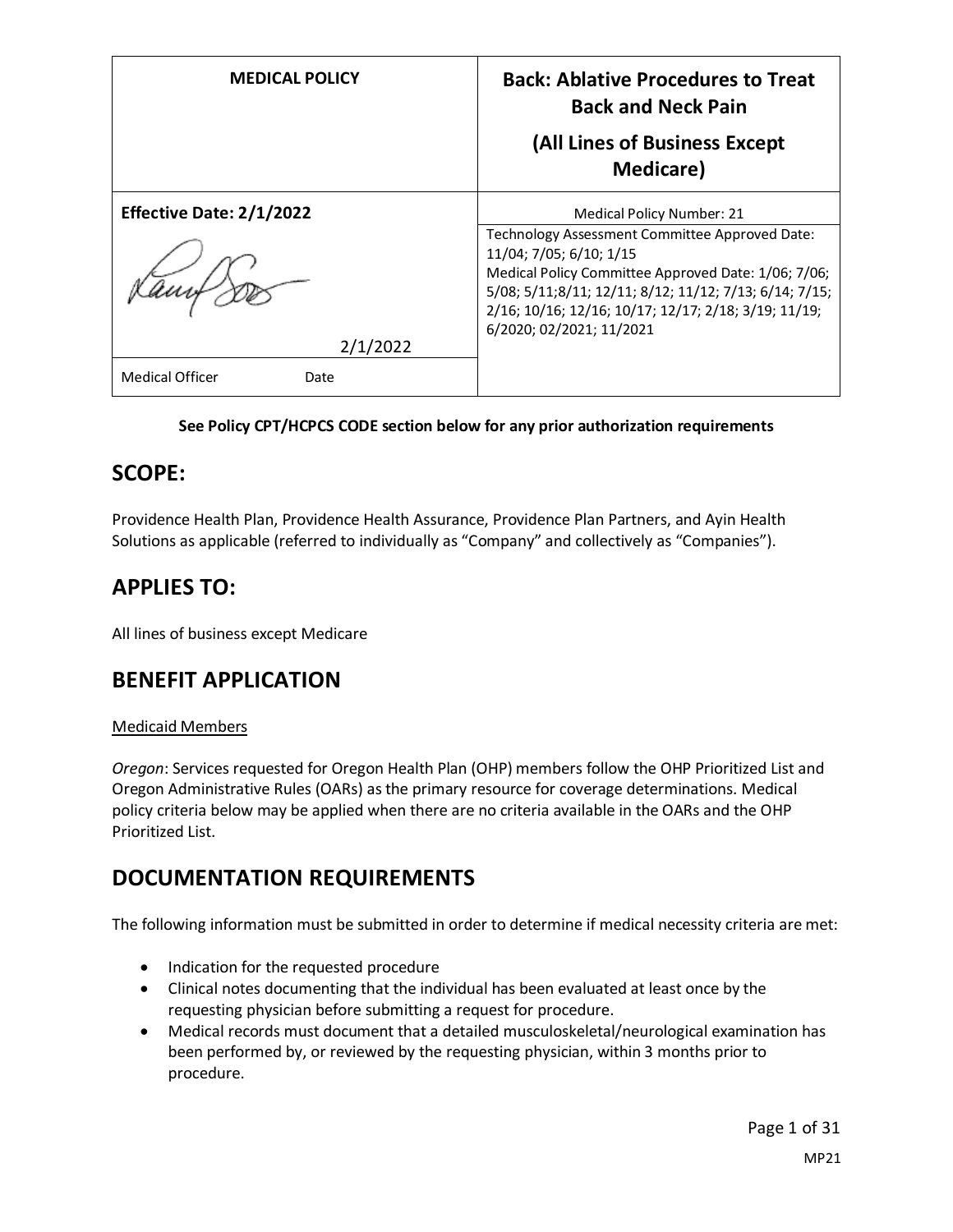- $\circ$  Pre-procedural documentation must include a complete initial evaluation including history and an appropriately focused musculoskeletal and neurological physical examination. There should be a summary of pertinent diagnostic tests or procedures justifying the presence of facet joint pain and the absence of pain from other sources.
- Clinical documentation of extent and response to conservative care (see [Policy Guidelines](#page-3-0) for all requirements and exceptions), as applicable to the policy criteria, including outcomes of any procedural interventions, medication use and physical therapy notes
- Evaluation and documentation of the extent and specifics of one or more of the functional impairments or disabilities
- Evaluation and appropriate management of associated cognitive, behavioral or addiction issues if and when present
- Copy of radiologist's report(s) for diagnostic imaging (MRIs, CTs, etc.) completed within the past 12 months or at the time of onset of symptoms
	- o Imaging must be performed and read by an independent radiologist
	- $\circ$  If discrepancies should arise in the interpretation of the imaging, the radiologist report will supersede
- A hard (plain radiograph with conventional film or specialized paper) or digital copy image or images which adequately document the needle position and contrast medium flow (excluding RF ablations and those cases in which using contrast is contra-indicated, such as patients with documented contrast allergies), must be retained and submitted if requested.

# **POLICY CRITERIA**

**Notes:**

- Frequency limits, including how many treatments may be considered eligible for coverage per rolling 12 months (365 days), are detailed in the **Billing Guidelines** below.
- Providers should refer to the applicable AMA CPT Manual to assist with proper reporting of these services.

# **Non-Pulsed Radiofrequency Ablation (RFA) for Facet Pain**

# Covered Indications

- I. Initial non-pulsed radiofrequency ablation of the cervical (C3-4 and below) or lumbar spine from the L1-2 facet joint (T12 and L1 medial branches) to the L5-S1 facet joint (L4 and L5 medial branches) may be considered **medically necessary and covered** for the treatment of facet pain when **all** the following criteria (A.-D.) are met:
	- A. Pre-procedural documentation must include a complete initial evaluation with history and an appropriately focused musculoskeletal and neurological physical examination. There should be a summary of the pertinent diagnostic tests or procedures justifying the presence of facet joint pain; **and**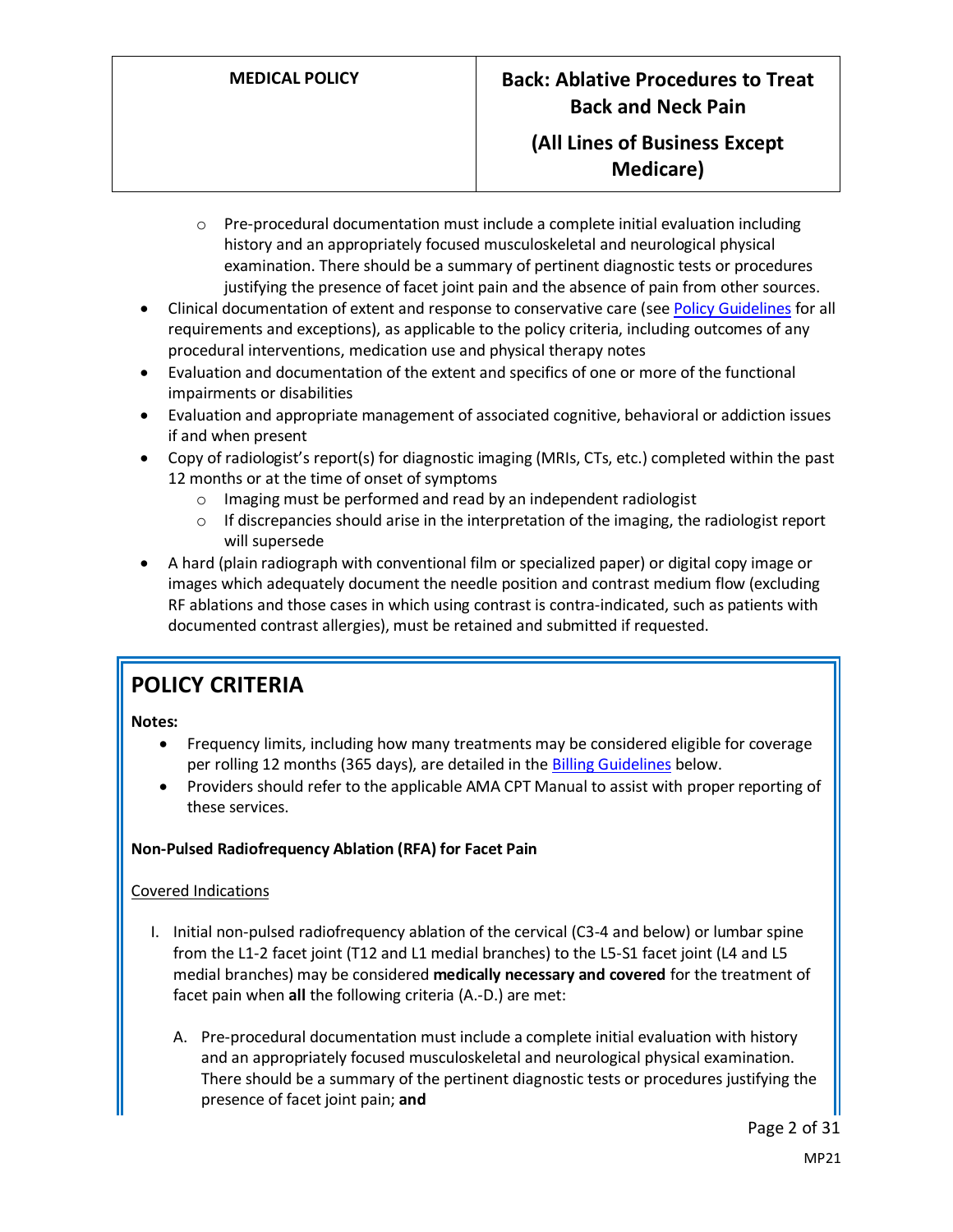- B. Symptoms have failed to improve after 3 months conservative treatment (see Policy [Guidelines\)](#page-3-0); **and**
- C. Recent radiographic imaging must prove there is no non-facet pathology (e.g., significant stenosis, fracture, tumor, infection, significant deformity or instability) that might explain the source of the patient's pain; **and**
- D. Two positive diagnostic facet joint injections and/or medial branch blocks on different days with local anesthetic (no steroids or other drugs) that demonstrate ≥ 80% relief of the primary index pain and duration of relief is consistent with the agent employed. Pain diaries may be requested to ensure this criterion is met.
- II. Repeat non-pulsed radiofrequency ablation of cervical or lumbar spine facet joint, previously treated in the initial procedure, may be considered **medically necessary and covered** when **all** of the following criteria (A. – D.) are met:
	- A. Criteria for initial treatment (in criterion I. above) was met prior to initial treatment; **and**
	- B. There is clinical documentation the patient experienced ≥ 50% improvement of pain for at least 12 weeks after the initial ablation; **and**
	- C. The repeat procedure is performed at a minimum of six months following the initial ablation procedure; **and**
	- D. Documentation of a formal, in office evaluation including reasons for repeating the ablation.

Note: Repeat diagnostic blocks are not required when performing a repeat radiofrequency joint denervation/ablation at the same spinal level(s) as a prior successful ablation procedure.

# Non-Covered Indications

- III. Non-pulsed radiofrequency ablation for the treatment of facet pain is considered **not medically necessary and is not covered** when the above criteria I. or II. are not met, including, but not limited to:
	- A. Thoracic spine
	- B. Radiofrequency ablation at the level of a prior fusion

# **Non-Pulsed Radiofrequency Ablation for Non-Facet Pain**

### Non-Covered Indications

IV. Non-pulsed radiofrequency ablation for the treatment of non-facet-related back and/or neck pain is considered **investigational and not covered** for all indications, including, but not limited to pain related to: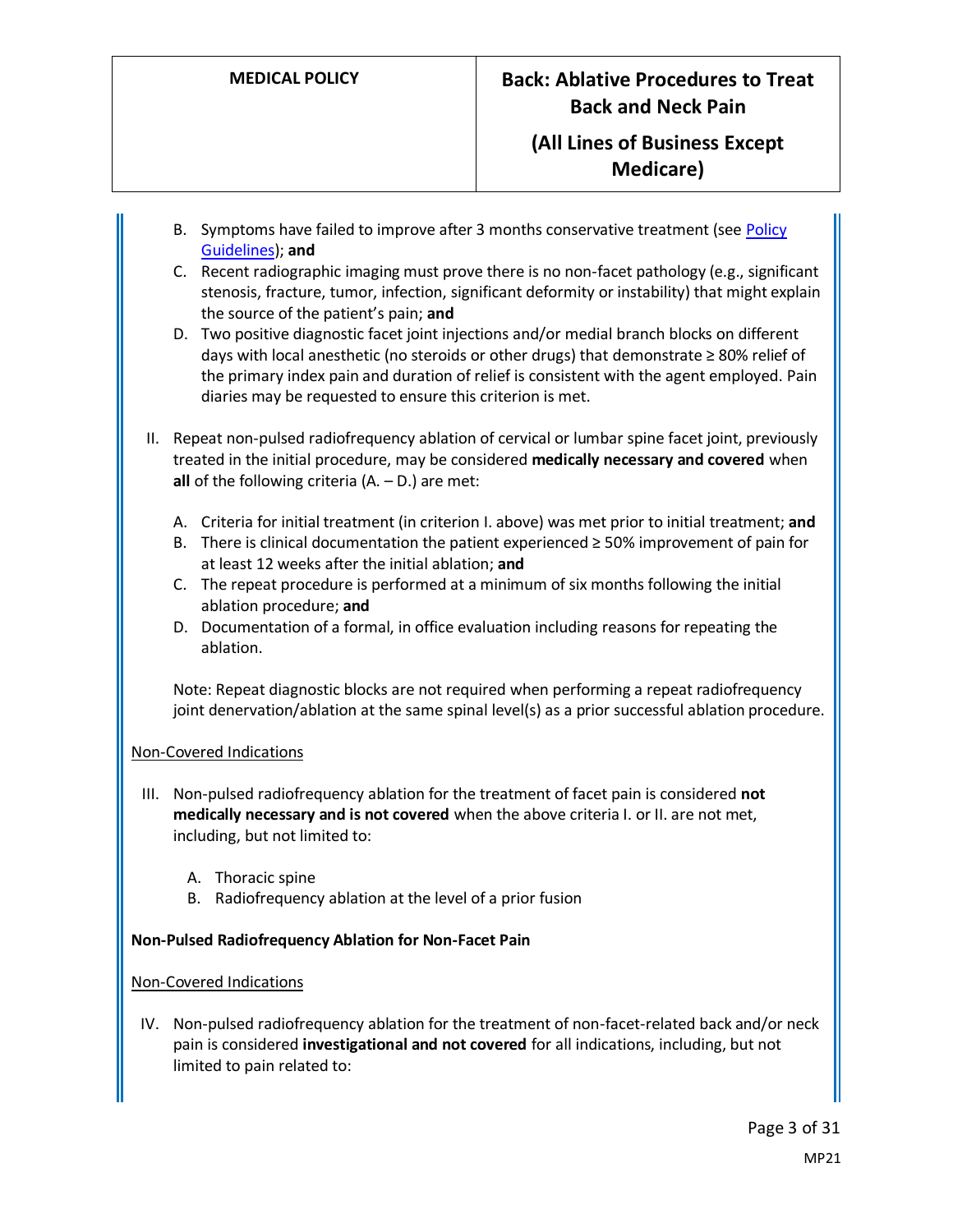- A. The dorsal root ganglion.
- B. The ganglion impar (impar of Walther).
- C. The intraosseous basivertebral nerve (e.g. Intracept).
- D. The sacrum or sacroiliac joint.
- E. Thoracic spine.
- V. Conscious sedation and/or Monitored Anesthesia Care (MAC) is considered **not medically necessary and not covered** for intra-articular facet joint injections or medial branch blocks and is not separately reimbursable.

## **All Other Ablative Procedures**

VI. Other ablative procedures (e.g., pulsed RFA, cooled RFA, cryoablation, chemical ablation) are considered **investigational and not covered** for the treatment of all types of back and neck pain.

Link t[o Policy Summary](#page-25-0)

# <span id="page-3-0"></span>**POLICY GUIDELINES**

# Definitions

*Activities of daily living:* The activities of daily living (ADLs) is a term used to describe essential skills that are required to independently care for oneself.<sup>1</sup> Examples may include, but are not limited to, the following:

- Ambulating
- Feeding
- Dressing
- Personal hygiene
- Transportation and shopping
- Meal preparation
- Housecleaning and home maintenance

*Conservative treatments:* Conservative care must be recent (within the last year) and include all of the following, unless contraindicated by documentation indicating severe or rapidly progressive neurologic signs:

• Participation in a physical therapy program for the duration of conservative management (i.e. 3 months before surgery depending on the indication for surgery), including at least 3 physical therapy visits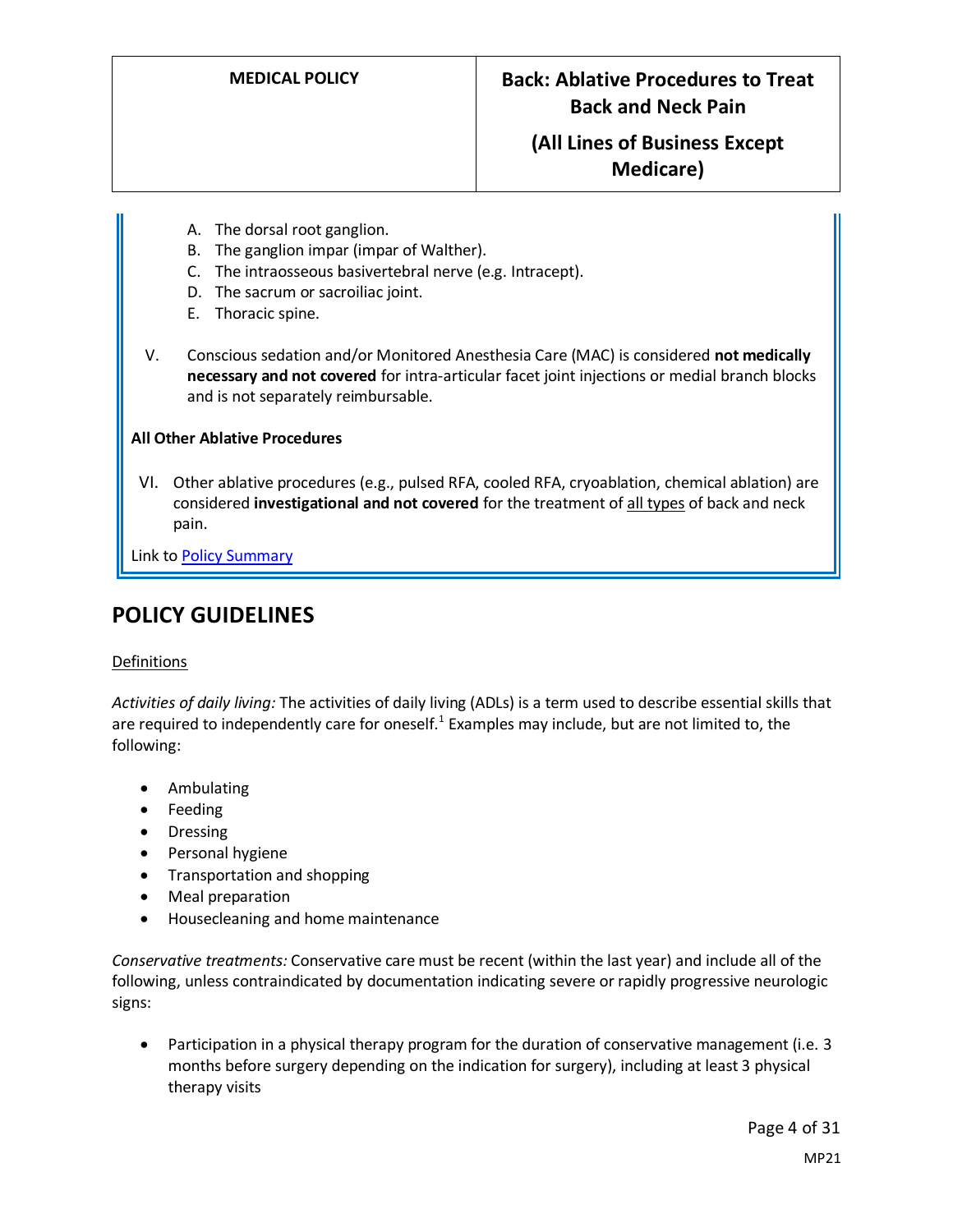- Oral analgesics (including anti-inflammatory medications, if not contraindicated) or participation in an interdisciplinary pain management program
- Oral corticosteroids (if not contraindicated)

*Session*: A time period, which includes all procedures (i.e., medial branch blocks (MBB), intraarticular injections (IA), facet cyst ruptures, and RFA ablations) performed during one day.

# <span id="page-4-0"></span>**BILLING GUIDELINES**

# Frequency Limits

Facet Joint Interventions generally consist of three types of procedures: Intraarticular (IA) Facet Joint Injections, Medial Branch Blocks (MBB) and Radiofrequency Ablations (RFA)

- Facet Joint Procedures (IA or MBB): For each covered spinal region no more than four (4) joint sessions will be reimbursed per rolling 12 months.
- Facet joint denervation: For each covered spinal region no more than two (2) radiofrequency sessions will be reimbursed per rolling 12 months. If member meets criteria for repeat ablation, an additional two (2) radiofrequency sessions (for a total a four) per rolling 12 months will be allowed.

# Coding Guidance

# *Diagnostic and Therapeutic injections:*

Each facet level in the spinal region is composed of bilateral facet joints (i.e., there are two facet joints per level, one on the right side and one on the left). Unilateral or bilateral facet interventions may be performed during the facet joint procedure (a diagnostic nerve block), a therapeutic facet joint (intraarticular) injection, a medial branch block injection, or the medial branch radiofrequency ablation (neurotomy) in one session. A bilateral intervention is still considered a single level intervention.

Each unilateral or bilateral intervention at any level should be reported as one unit, with bilateral intervention signified by appending the modifier -50.

One medial branch block is counted as two (2) facet joint injections.

# *Regions:*

An anatomic spinal region for paravertebral facet joint block (diagnostic or therapeutic), is defined as cervical\thoracic (CPT codes 64490, 64491, 64492) or lumbar\sacral (CPT codes 64493, 64494, 64495) per the AMA CPT Manual.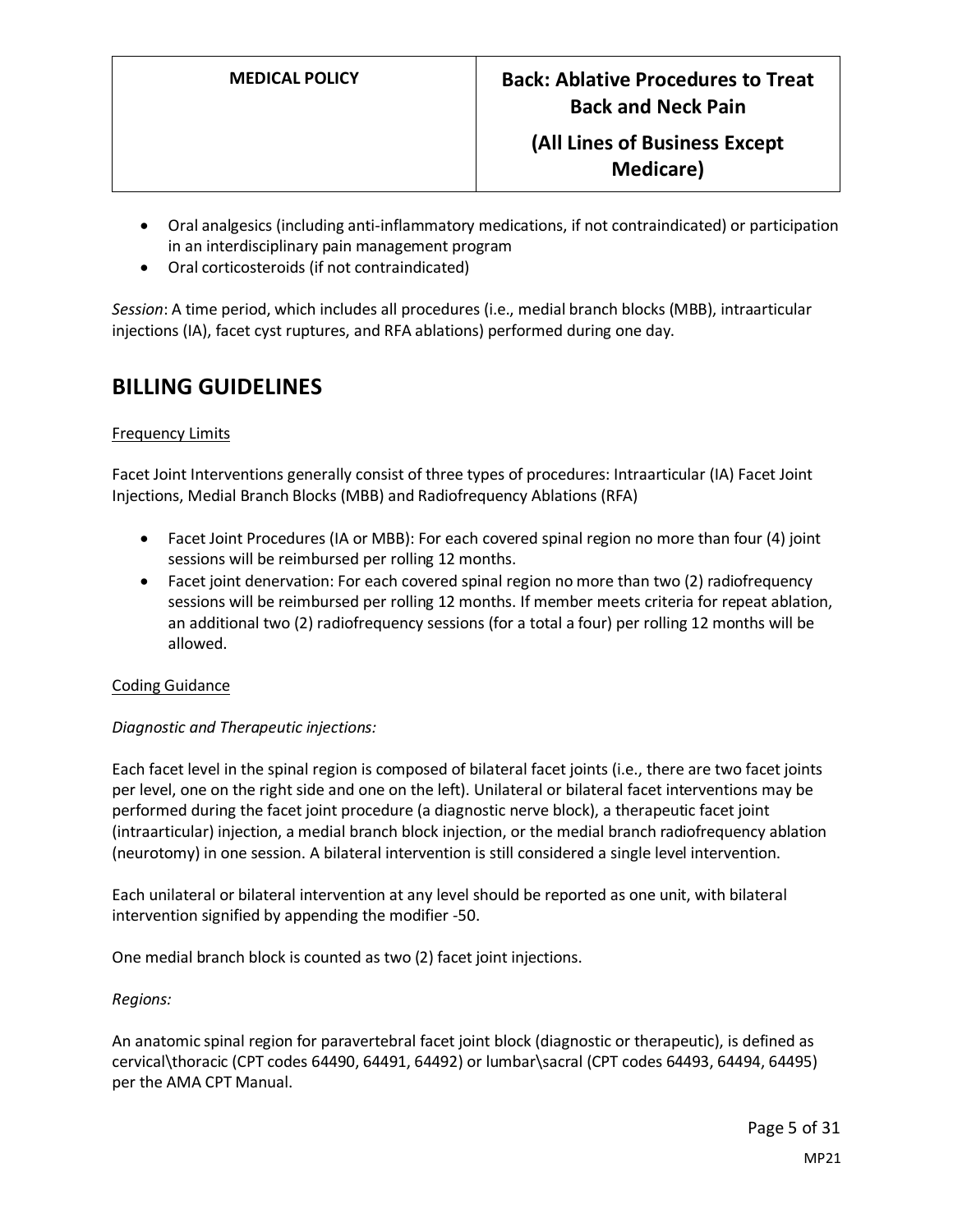**Medicare)**

#### *Levels:*

64490 (cervical or thoracic) or 64493 (lumbar or sacral) reports a single level injection performed with image guidance (fluoroscopy or CT).

64491 or 64494 describes a second level which should be reported separately in addition to the code for the primary procedure. 64491 should be reported in conjunction with 64490 and 64494 should be reported in conjunction with 64493.

64492 or 64495 describes a third and additional levels and should be listed separately in addition to the code for the primary procedure and the second level procedure and cannot be reported more than once per day. 64492 should be reported in conjunction with 64490/64491 and 64495 should be reported in conjunction with 64493/64494.

### *Laterality*:

Bilateral paravertebral facet injection procedures 64490 through 64495 should be reported with modifier 50.

One to two levels, either unilateral or bilateral, are allowed per session per spine region (i.e., two (2) unilateral or to two (2) bilateral levels per session).

For services performed in the ASC, do not use modifier 50. Report the applicable procedure code on two separate lines, with one unit each and append the -RT and -LT modifiers to each line.

### *Therapeutic injections:*

Documentation of why patient is not a candidate for RFA must be submitted for therapeutic treatment.

### *Chemodenervation of nerve:*

Codes 64633, 64634, 64635, 64636 are reported per joint, not per nerve. Although two nerves innervate each facet joint, only one unit per code may be reported for each joint denervated, regardless of the number of nerves treated (AMA CPT Manual 2020).

Each unilateral or bilateral intervention at any level should be reported as one unit, with bilateral intervention signified by appending the modifier -50.

*Region:*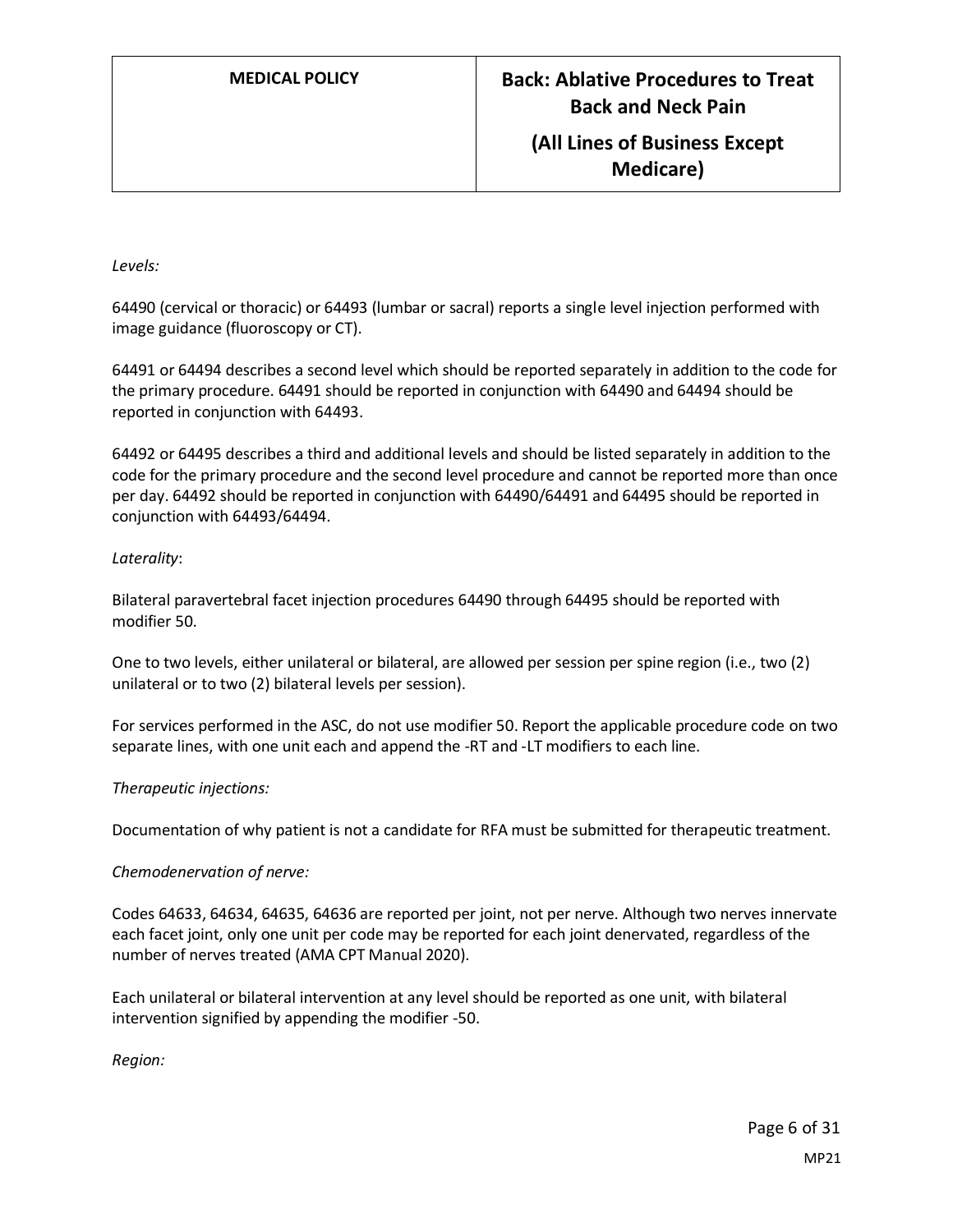An anatomic spinal region for thermal facet joint denervation is defined as cervical/thoracic (CPT codes 64633 and 64634) or lumbar/sacral (CPT codes 64635 and 64636) per the AMA CPT Manual.

For neurolytic destruction of the nerves innervating the T12-L1 paravertebral facet joint, use 64633.

*Levels*:

64633 or 64635 describes a single level destruction by neurolytic agent performed with image guidance (fluoroscopy or CT).

64634 or 64636 describes each additional level which should be reported separately in addition to the code for the primary procedure. 64634 should be used in conjunction with 64633 and 64636 should be used in conjunction with 64635.

## *Laterality*:

For bilateral procedures report modifier 50 on each line in which the intervention was of a bilateral nature.

For services performed in the ASC, do not use modifier 50. Report the applicable procedure code on two separate lines, with one unit each and append the -RT and -LT modifiers to each line.

Non-thermal facet joint denervation (including chemical, low grade thermal energy (<80 degrees Celsius or any other form of pulsed radiofrequency) should not be reported with CPT codes 64633, 64634, 64635 or 64636. These services should be reported with CPT code 64999. Code 64999 is non-covered when used to report non-thermal facet joint denervation.

### Intraoperative Monitoring

Intraoperative neurophysiological testing and monitoring (CPT: 95940; HCPCS: G0453) will deny as not medically necessary when billed with radiofrequency ablation codes. See the Intraoperative Monitoring (All Lines of Business Except Medicare) policy for criteria.

### Facet Joint Injections and Medial Branch Blocks

The following codes for monitored anesthesia and moderate sedation will deny when billed with CPT codes for intra-articular facet joint injections or medial branch blocks (64490-64495):

- 00300
- 00600
- 00620
- 00630
- 00640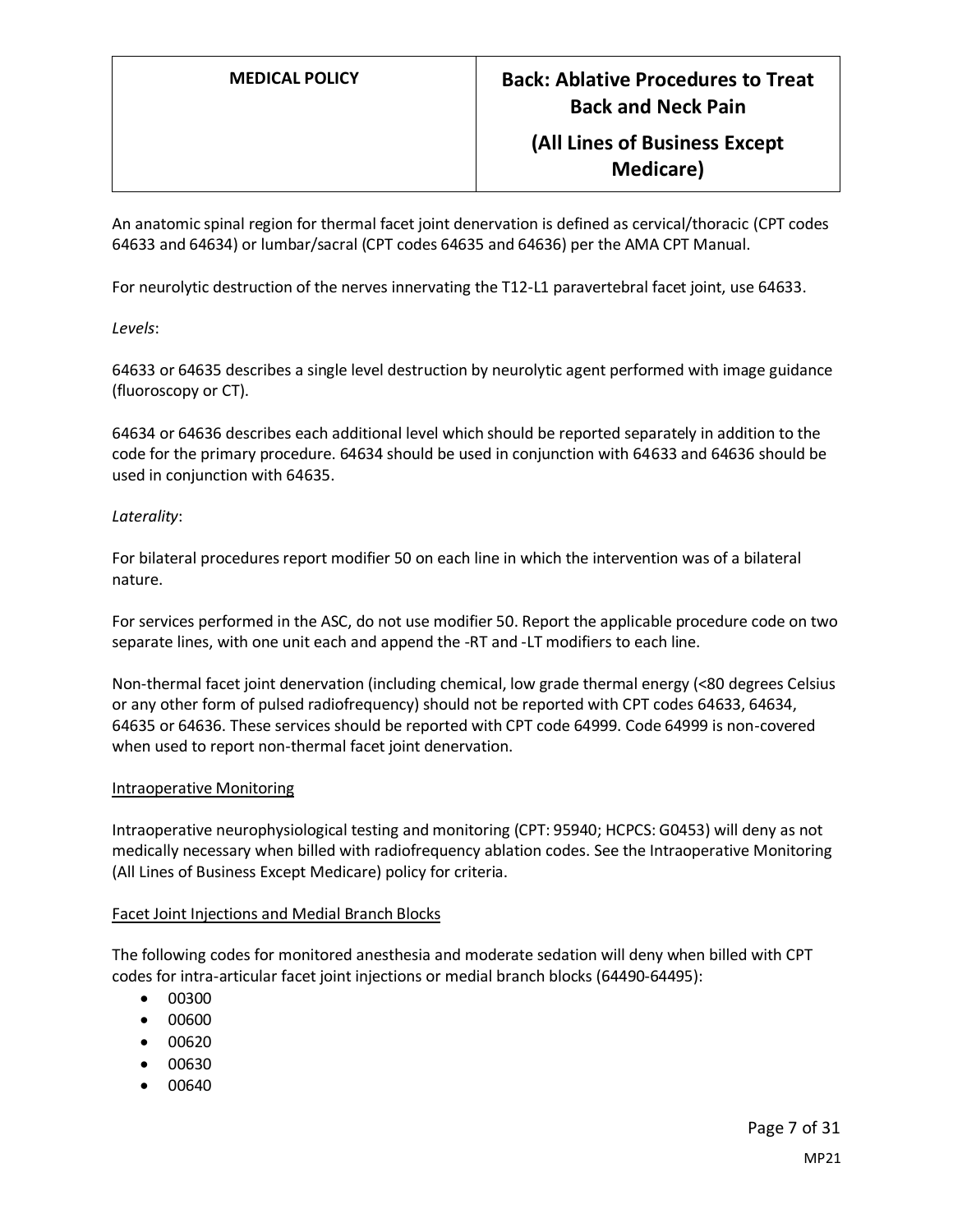- 01992
- 99152
- 99153
- 99156
- 99157

### Sacroiliac Joint Pain

The CPT code 64640, which is appropriate for destruction by neurolysis for sacroiliac joint pain, is not specific to the procedures and/or indications addressed in this policy. Code 64640 will be considered investigational for the therapies addressed in this policy when the request is for any of the following ICD-10 diagnosis codes:

| <b>Code or Code Range</b> | <b>Description</b>                                                       |
|---------------------------|--------------------------------------------------------------------------|
| G57.00 - G57.03           | Lesion of sciatic nerve                                                  |
| M25.751 - M25.759         | Osteophyte, hip                                                          |
| M43.08                    | Spondylolysis, sacral and sacrococcygeal region                          |
| M43.18                    | Spondylolisthesis, sacral and sacrococcygeal region                      |
| M43.28                    | Fusion of spine, sacral and sacrococcygeal region                        |
| M46.1                     | Sacroiliitis, not elsewhere specified                                    |
| M46.98                    | Unspecified inflammatory spondylopathy, sacral and sacrococcygeal region |
| M47.28                    | Other spondylosis with radiculopathy, sacral and sacrococcygeal region   |
| M47.818                   | Spondylosis without myelopathy or radiculopathy, sacral and              |
|                           | sacrococcygeal region                                                    |
| M47.898                   | Other spondylosis, sacral and sacrococcygeal region                      |
| M48.08                    | Spinal stenosis, sacral and sacrococcygeal region                        |
| M48.8X8                   | Other specified spondylopathies, sacral and sacrococcygeal region        |
| M51.17                    | Intervertebral disc disorders with radiculopathy, lumbosacral region     |
| M53.2X8                   | Spinal instabilities, sacral and sacrococcygeal region                   |
| M53.3                     | Sacrococcygeal disorders, not elsewhere classified                       |
| M53.88                    | Other specified dorsopathies, sacral and sacrococcygeal region           |
| M54.14 - M54.17           | Radiculopathy, thoracic or lumbosacral region                            |
| M54.30 - M54.5            | Sciatica and lumbago                                                     |
| M70.60 - M70.72           | Trochanteric and other bursitis                                          |
| M72.9                     | Neuralgia and neuritis, unspecified                                      |
| M76.00 - M76.22           | Enthesopathies, hip                                                      |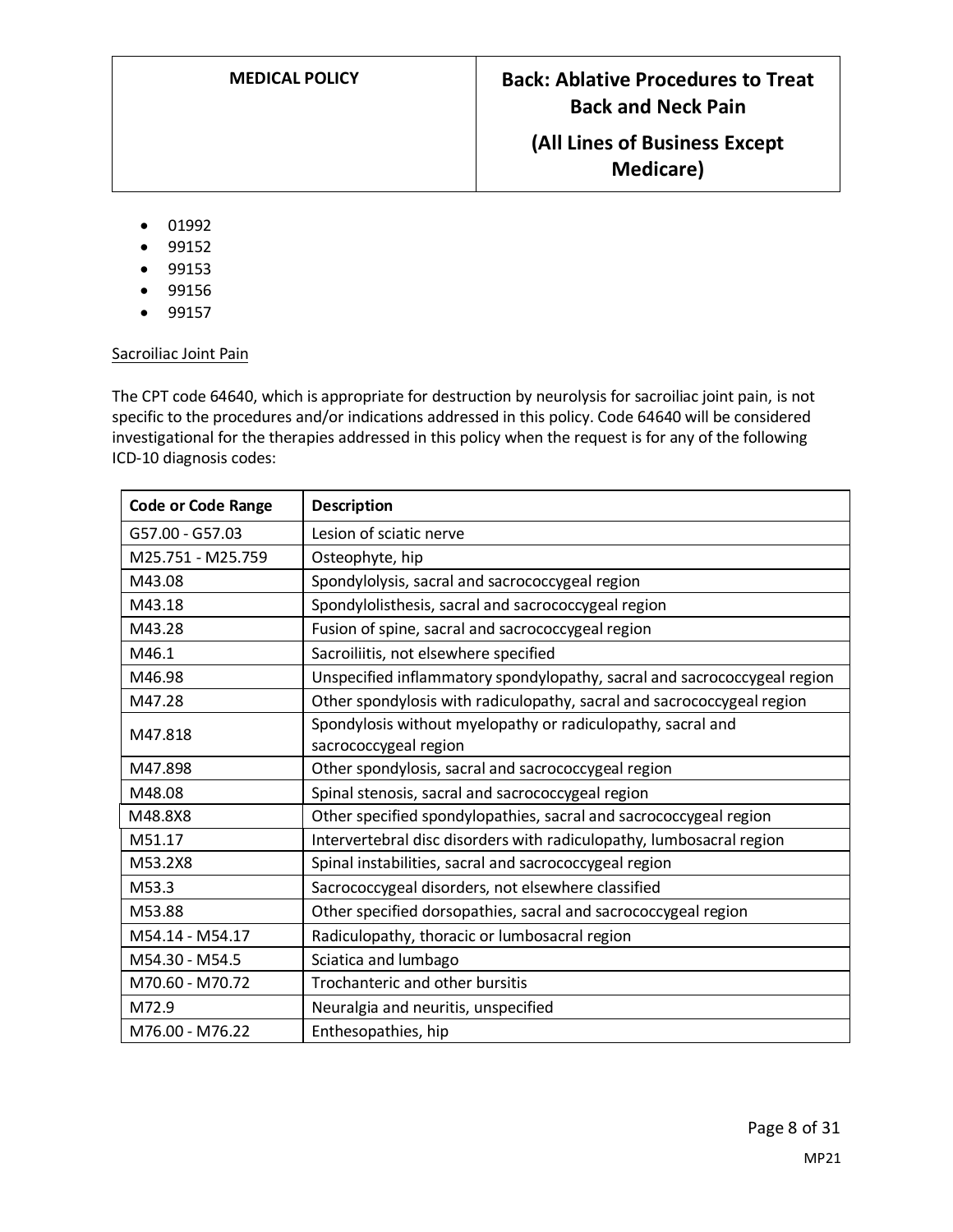# **CPT/HCPCS CODES**

| <b>All Lines of Business except Medicare</b> |                                                                                                                                                                                                                                                                           |  |
|----------------------------------------------|---------------------------------------------------------------------------------------------------------------------------------------------------------------------------------------------------------------------------------------------------------------------------|--|
|                                              | <b>Prior Authorization Required</b>                                                                                                                                                                                                                                       |  |
| 64633                                        | Destruction by neurolytic agent, paravertebral facet joint nerve(s), with imaging<br>guidance (fluoroscopy or CT); cervical or thoracic, single facet joint                                                                                                               |  |
| 64634                                        | Destruction by neurolytic agent, paravertebral facet joint nerve(s), with imaging<br>guidance (fluoroscopy or CT); cervical or thoracic, each additional facet joint (List<br>separately in addition to code for primary procedure)                                       |  |
| 64635                                        | Destruction by neurolytic agent, paravertebral facet joint nerve(s), with imaging<br>guidance (fluoroscopy or CT); lumbar or sacral, single facet joint                                                                                                                   |  |
| 64636                                        | Destruction by neurolytic agent, paravertebral facet joint nerve(s), with imaging<br>guidance (fluoroscopy or CT); lumbar or sacral, each additional facet joint (List<br>separately in addition to code for primary procedure)                                           |  |
|                                              | No PA Required                                                                                                                                                                                                                                                            |  |
| 01937                                        | Anesthesia for percutaneous image-guided injection, drainage or aspiration procedures<br>on the spine or spinal cord; cervical or thoracic                                                                                                                                |  |
| 01938                                        | Anesthesia for percutaneous image-guided injection, drainage or aspiration procedures<br>on the spine or spinal cord; lumbar or sacral                                                                                                                                    |  |
| 01939                                        | Anesthesia for percutaneous image-guided destruction procedures by neurolytic agent<br>on the spine or spinal cord; cervical or thoracic                                                                                                                                  |  |
| 01940                                        | Anesthesia for percutaneous image-guided destruction procedures by neurolytic agent<br>on the spine or spinal cord; lumbar or sacral                                                                                                                                      |  |
| 01941                                        | Anesthesia for percutaneous image-guided neuromodulation or intravertebral<br>procedures (eg, kyphoplasty, vertebroplasty) on the spine or spinal cord; cervical or<br>thoracic                                                                                           |  |
| 01942                                        | Anesthesia for percutaneous image-guided neuromodulation or intravertebral<br>procedures (eg, kyphoplasty, vertebroplasty) on the spine or spinal cord; lumbar or<br>sacral                                                                                               |  |
| 64640                                        | Destruction by neurolytic agent; other peripheral nerve or branch                                                                                                                                                                                                         |  |
| 64490                                        | Injection(s), diagnostic or therapeutic agent, paravertebral facet (zygapophyseal) joint<br>(or nerves innervating that joint) with image guidance (fluoroscopy or CT), cervical or<br>thoracic; single level                                                             |  |
| 64491                                        | Injection(s), diagnostic or therapeutic agent, paravertebral facet (zygapophyseal) joint<br>(or nerves innervating that joint) with image guidance (fluoroscopy or CT), cervical or<br>thoracic; second level (List separately in addition to code for primary procedure) |  |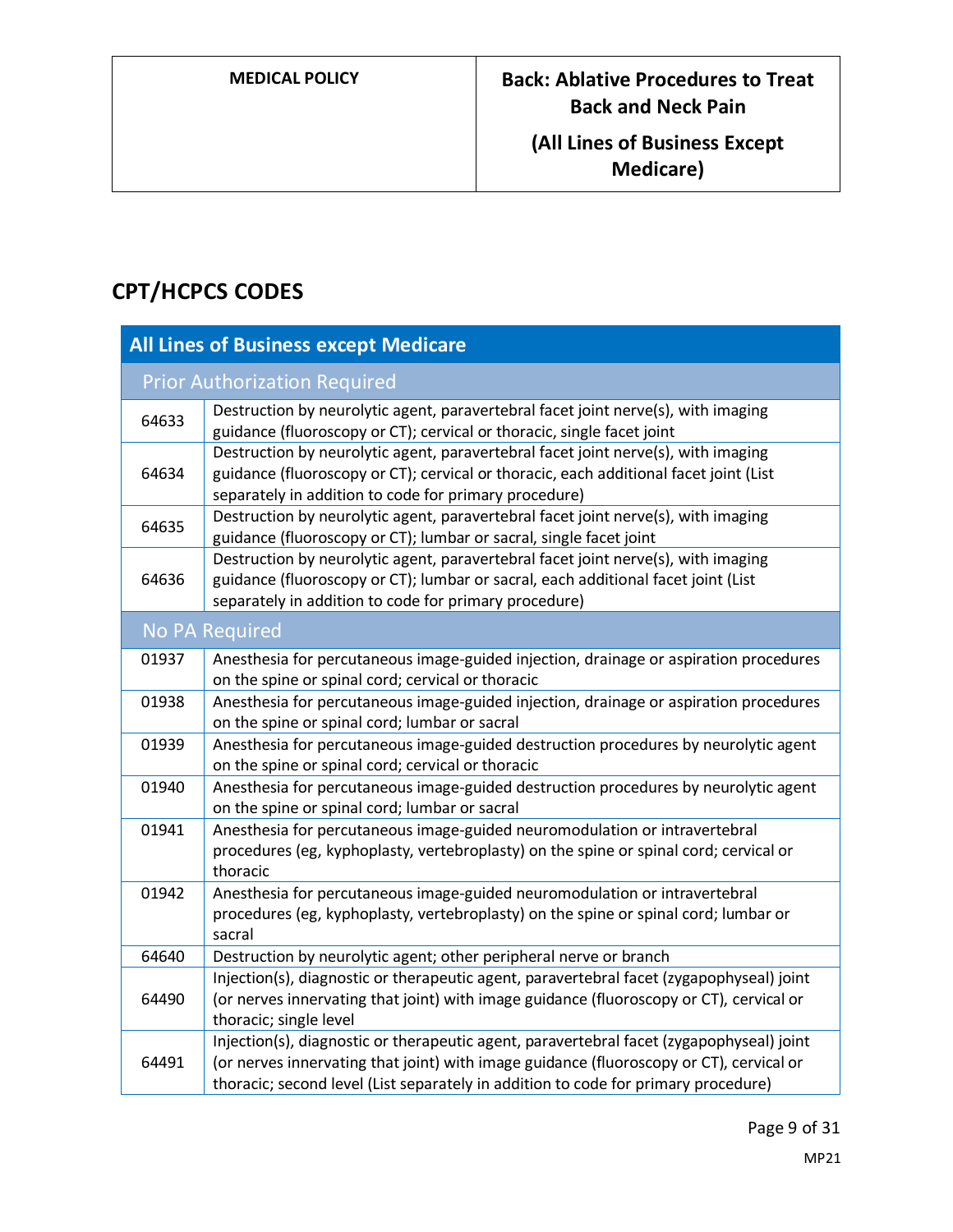# **MEDICAL POLICY Back: Ablative Procedures to Treat Back and Neck Pain**

# **(All Lines of Business Except Medicare)**

| 64492                                                                                         | Injection(s), diagnostic or therapeutic agent, paravertebral facet (zygapophyseal) joint<br>(or nerves innervating that joint) with image guidance (fluoroscopy or CT), cervical or<br>thoracic; third and any additional level(s) (List separately in addition to code for primary<br>procedure) |
|-----------------------------------------------------------------------------------------------|---------------------------------------------------------------------------------------------------------------------------------------------------------------------------------------------------------------------------------------------------------------------------------------------------|
| 64493                                                                                         | Injection(s), diagnostic or therapeutic agent, paravertebral facet (zygapophyseal) joint<br>(or nerves innervating that joint) with image guidance (fluoroscopy or CT), lumbar or<br>sacral; single level                                                                                         |
| 64494                                                                                         | Injection(s), diagnostic or therapeutic agent, paravertebral facet (zygapophyseal) joint<br>(or nerves innervating that joint) with image guidance (fluoroscopy or CT), lumbar or<br>sacral; second level (List separately in addition to code for primary procedure)                             |
| 64495                                                                                         | Injection(s), diagnostic or therapeutic agent, paravertebral facet (zygapophyseal) joint<br>(or nerves innervating that joint) with image guidance (fluoroscopy or CT), lumbar or<br>sacral; third and any additional level(s) (List separately in addition to code for primary<br>procedure)     |
| <b>Not Covered</b>                                                                            |                                                                                                                                                                                                                                                                                                   |
| 64625                                                                                         | Radiofrequency ablation, nerves innervating the sacroiliac joint, with image guidance (ie,<br>fluoroscopy or computed tomography)                                                                                                                                                                 |
| 64628                                                                                         | Thermal destruction of intraosseous basivertebral nerve, including all imaging guidance;<br>first 2 vertebral bodies, lumbar or sacral                                                                                                                                                            |
| 64629                                                                                         | Thermal destruction of intraosseous basivertebral nerve, including all imaging guidance;<br>each additional vertebral body, lumbar or sacral (List separately in addition to code for<br>primary procedure)                                                                                       |
|                                                                                               | TERMED on 12/31/2021                                                                                                                                                                                                                                                                              |
| C9752                                                                                         | Destruction of intraosseous basivertebral nerve, first two vertebral bodies, including<br>imaging guidance (e.g., fluoroscopy), lumbar/sacrum                                                                                                                                                     |
|                                                                                               | TERMED on 12/31/2021                                                                                                                                                                                                                                                                              |
| C9753                                                                                         | Destruction of intraosseous basivertebral nerve, each additional vertebral body,<br>including imaging guidance (e.g., fluoroscopy), lumbar/sacrum (list separately in addition<br>to code for primary procedure)                                                                                  |
|                                                                                               | <b>Unlisted Codes</b>                                                                                                                                                                                                                                                                             |
| All unlisted codes will be reviewed for medical necessity, correct coding, and pricing at the |                                                                                                                                                                                                                                                                                                   |
| claim level. If an unlisted code is billed related to services addressed in this policy then  |                                                                                                                                                                                                                                                                                                   |
| prior-authorization is required.                                                              |                                                                                                                                                                                                                                                                                                   |
| 20999                                                                                         | Unlisted procedure, musculoskeletal system, general                                                                                                                                                                                                                                               |
| 22899                                                                                         | Unlisted procedure, spine                                                                                                                                                                                                                                                                         |
| 27299                                                                                         | Unlisted procedure, pelvis or hip joint                                                                                                                                                                                                                                                           |
| 64999                                                                                         | Unlisted procedure, nervous system                                                                                                                                                                                                                                                                |

# **DESCRIPTION**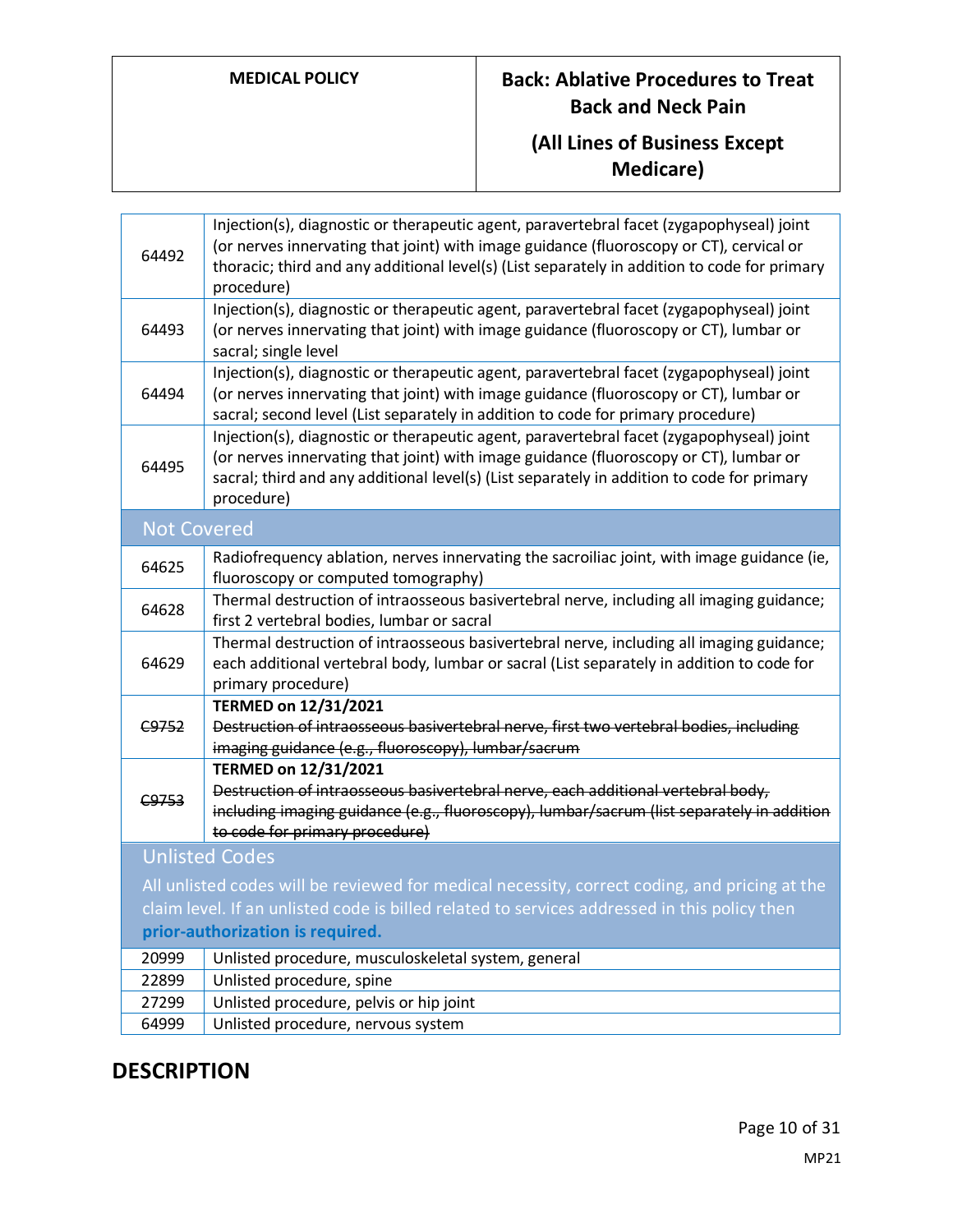Radiofrequency ablation (also known as RFA, RF lesioning, RF nerve ablation, RF neurotomy, RF denervation, RF coagulation or thermocoagulation, or RF rhizotomy), is a minimally invasive (percutaneous) technique used to destroy nerves using heat generated by radiofrequency emissions. It is typically used to treat persistent back and neck pain generated by diseased facets. However, it has also been proposed as a treatment to temporarily reduce other back and neck pain of non-facet origin, including the sacrum and the sacroiliac joint. It has also been proposed as a treatment of back and neck pain by targeting structures other than the facet joint and the medial branch, including the dorsal root ganglion and the intraosseous basivertebral nerve.

## Conventional (Non-Pulsed) Radiofrequency Ablation

The conventional form of RFA is referred to as non-pulsed, or continuous RFA. During non-pulsed RFA, a constant application of radiofrequency energy delivers heat to the target nerve thereby creating a lesion that stops pain input to the central nervous system. Prior to planning the procedure, a diagnostic nerve block is conducted to ensure that the patient is a suitable candidate for RFA. The procedure is performed in an outpatient setting, typically by a pain specialist. It is usually performed under fluoroscopic guidance to facilitate localization of the target nerves. After local anesthetic has been injected, an RF cannula is inserted and advanced until it makes contact with bone. Stimulation is performed at 50 hertz to identify the location of each target nerve. Anesthetic may be applied to the target nerve to relieve pain during RFA. During conventional RFA, the RF probe is advanced through the cannula and the temperature of the tip is typically increased to 70°C to 80°C for 90 to 120 seconds. One lesion is created at each of the target nerves. $2$ 

### Pulsed Radiofrequency Ablation

Pulsed RFA (P-RFA) is another proposed alternative to conventional RFA. P-RFA involves the application of heat applied in short bursts instead of a continuous flow, allowing the tissue to cool between applications and a resulting tissue temperature of approximately 42°C or lower. Lower tissue temperatures and short bursts of application are thought to reduce the risk of destruction to nearby tissue. Examples of devices used for this procedure include, but may not be limited to, the Stryker MultiGen™ 2 RF Generator System (when used on the pulsed mode).

### Cooled Radiofrequency Ablation

Cooled radiofrequency ablation/denervation (also known as C-RFA) is a variation on conventional RFA that is also being research. C-RFA maintains the tissue temperature immediately adjacent to the electrode at 60°C while the target nerve is heated to approximately 75°C. This purportedly allows for treatment of a large tissue area without the risk of adjacent tissue damage. Examples of devices used for this procedure include, but may not be limited to, the Coolief Cooled RF Probe.

### Chemical Ablation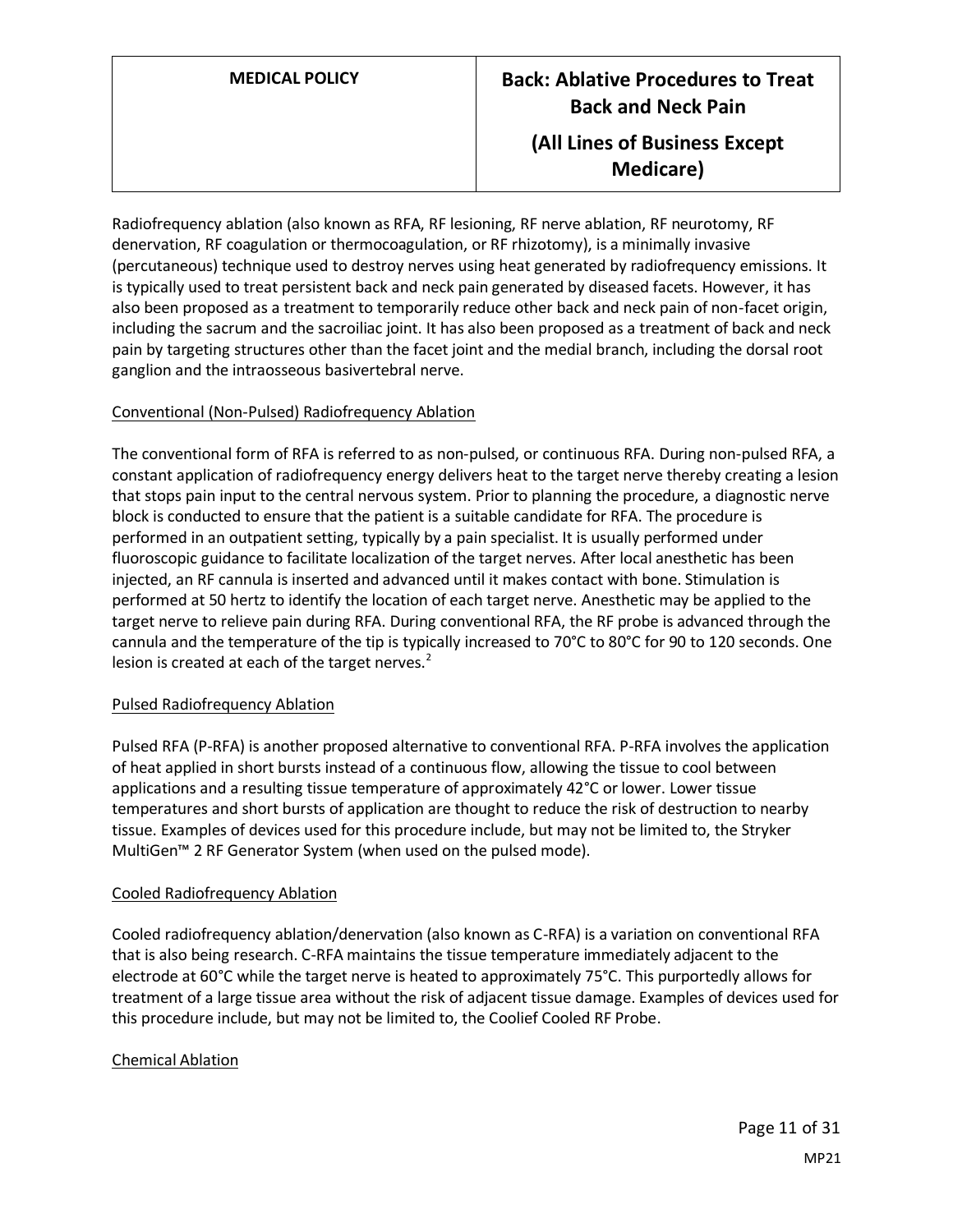**Medicare)**

Chemical ablation may also be referred to as chemical neurolysis, chemical denervation or chemodenervation, and involves the injection of neurolytic agents (e.g., phenol, alcohol, glycerol, saline, and sodium morrhuate). This proposed treatment option for chronic pain generally results in a permanent destruction of the nerve.

# **REVIEW OF EVIDENCE**

A review of the ECRI, Hayes, Cochrane, and PubMed databases was conducted regarding the use of ablative therapies as potential treatments for chronic back and neck pain of various etiologies. Below is a summary of the available evidence identified through October of 2021.

Because of the subjective nature of outcome measures like pain, randomized clinical trials (RCTs) are needed to determine whether outcomes are truly improved with the use of ablative procedures as opposed to placebo effect. Ideally, trials should be sufficiently powered to avoid spurious results, include homogenous patient populations, longer follow up periods, and report objective outcome measures such as imaging in addition to standardized methods of measuring subjective outcomes like pain severity and functional impairment. Therefore, the evidence review below has primarily focused on RCTs and systematic reviews that have included RCTs.

Despite the limited availability of high-quality evidence for the use of RFA for the treatment of persistent facet pain of the cervical and lumbar regions, RFA has evolved into a standard of care for treatment for these specific areas of the spine. Therefore, the evidence review below does not include conventional RFA for either the cervical or lumbar regions to treat facet pain.

# **Non-Pulsed Radiofrequency Ablation (RFA) for Facet Pain**

# Miscellaneous Non-Covered Indications for Facet Pain

There are no radiological findings conclusive for the diagnosis of lumbar facet syndrome. Studies have not been able to show correlation between facet joint pain and degenerative changes noted in radiographs.<sup>3</sup>

No studies were identified which examined the use of RFA at the level of a previous spinal fusion and in many of the available studies identified, these patients were excluded. Therefore, the safety and efficacy regarding the use of RFA to treat facet pain after fusion, has not been determined.

In 2013, Joo et al., compared the use of repeat RFA (n=20) to alcohol ablation (AA) (n=20) in patients with recurrent thoracolumbar facet pain after an initial successful RFA.<sup>4</sup> At the 24-month follow-up only one RFA patient compared to 17 AA patients were without facet joint pain. Authors concluded AA in medial branch block neurotomy provided superior long-term pain relief compared to repeat RFA. This study is limited by small sample size, which limit conclusionsregarding the use of repeat RFA compared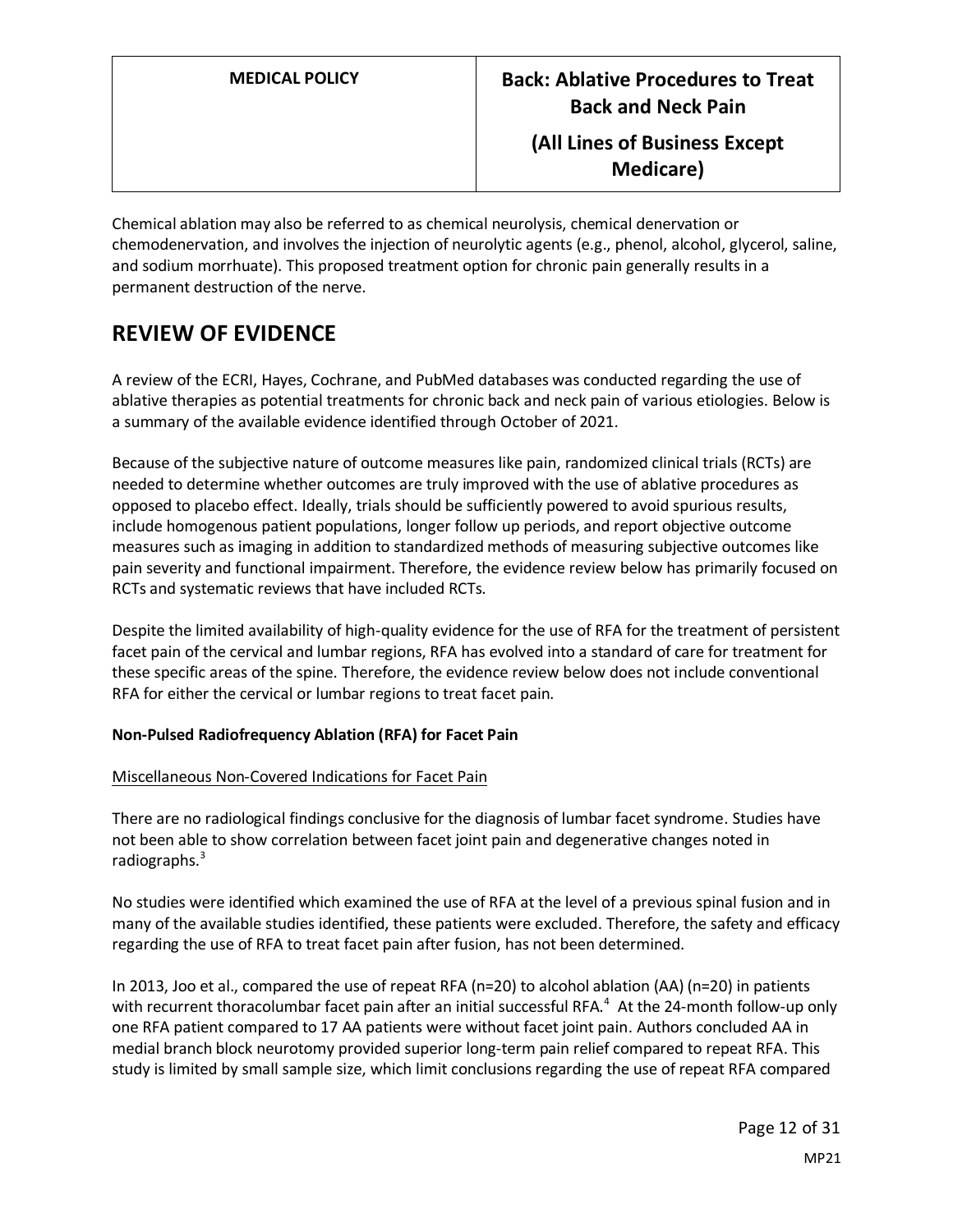to AA. No RCTs were identified regarding the safety and efficacy of initial RFA as a treatment of facet disease of the thoracic spine.

## **Non-Pulsed Radiofrequency Ablation (RFA) for Non-Facet Pain**

### Ablation/Denervation of the Dorsal Root Ganglion (DRG)

### *Systematic Reviews*

In 2011, Chua et al. published the results of a systematic review that evaluated pulsed RFA (P-RFA) of spinal structures, including two small RCTs where treatment was directed at the DRG.<sup>5</sup> These two RCT are discussed in detail below.<sup>6,7</sup> Although both of the RCTs included reported a dissipation of the beneficial effects of RFA at 6-8 months, authors considered the evidence for P-RFA of the dorsal root ganglion "compelling" for treatment of cervical radicular pain, but found the evidence for PRF for lumbosacral pain to be of low methodological quality.

In 2013, Pope et al. published a review that included four studies for conventional (non-pulsed) radiofrequency, and 10 for P-RFA of the DRG for chronic radicular pain.<sup>8</sup> Regarding conventional RFA, the reviewers stated that "although prospective observational and retrospective studies have yielded consistent support for DRG treatment in the cervical, thoracic, lumbar, and sacral regions, controlled studies are less compelling, complicated by the challenge of the lurking deafferentation pain potential. Patient selection is vague. Larger, sham-controlled, prospective studies are required to elucidate the place of conventional RFA treatment of the DRG for treatment of chronic pain."

Regarding pulsed RFA, the reviewers stated that there was a paucity of RCTs (only one of the 10 studies included was randomized). Although results were "intriguing", further larger powered, prospective, randomized, sham-controlled studies were needed. The reviewers concluded that "despite a robust understanding of the DRG and its importance in acute nociception, as well as the development and maintenance of chronic pain, relatively poor evidence exists regarding current therapeutic strategies. More prospective studies are required to better qualify the role of the DRG in chronic pain care."

In 2015, Maas et al. published the results of a Cochrane review that assessed the effectiveness of RF denervation procedures for the treatment of patients with chronic low back pain (CLBP) due to various etiologies, including three RCTs for lumbar radicular pain.<sup>9</sup> The review concluded that the effectiveness of RFA on low pain back pain arising from the DRG was inconclusive. These three RCTs were heterogeneous in terms of:

- Diagnostic method: Three separate diagnostic blocks versus, low-volume segmental nerve block versus clinical features plus CT/MRI imaging findings.
- Treatment: Two studies used conventional RFA and one study used pulsed RFA.

MP21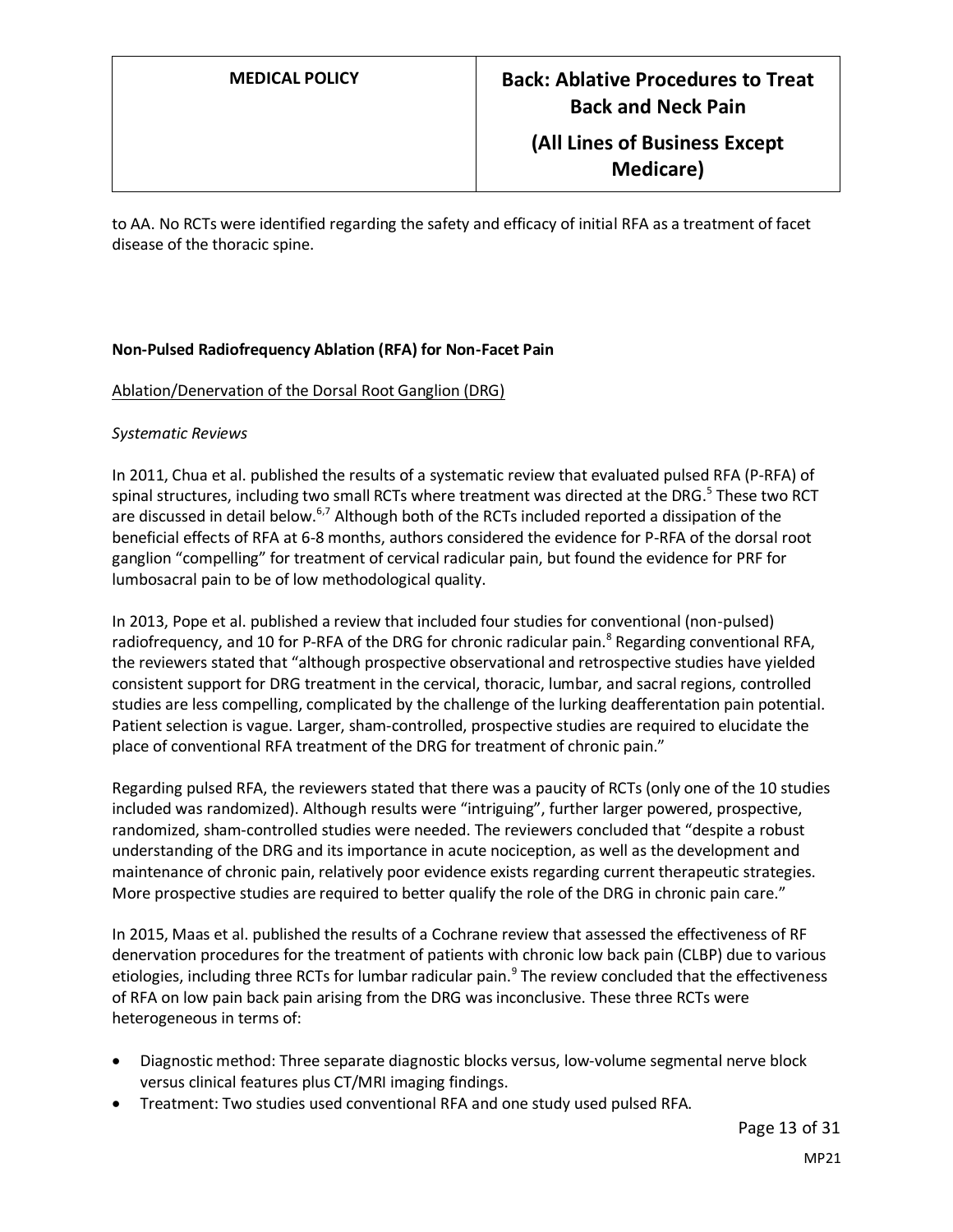• Comparator group: Two studies used placebo, and the other study used P-RFA plus cryodenervation for comparison.

In 2017, Facchini et al. published a review of pulsed RFA in the treatment of pain associated with different spinal conditions.<sup>10</sup> Four RCTs on P-RFA treatment for cervical radicular pain were included. One study reported significantly better outcome at 3 months compared with sham. The other three studies concluded that P-RFA administered to a DRG might be as effective as transforaminal epidural steroid injection in terms of attenuating lumbar radicular pain caused by disc herniation. Three RCTs and seven observational studies evaluating P-RFA in managing disc herniation and radiculitis were included in the review. Although all studies reported good pain results, different comparator groups were used (placebo, corticosteroids, P-RFA + conventional RFA). In addition, the reviewers felt that the major issues concerning those studies were the lack of standardization of P-RFA parameters, enrolment criteria and heterogeneity in results reporting. There was also concern regarding the invasiveness of the treatment intradiscally.

In 2018, Kwak et al. published a systematic review of the effectiveness of P-RFA treatment on cervical radicular pain, including 4 studies, only one of which was an RCT.<sup>11</sup> The single RCT was published by Lee et al. in 2016 and is summarized below. The other included studies consisted of two small prospective case series (n= 15 and 21) and one small retrospective case series (n=22). All included studies suffer from small sample size and lack of long-term follow-up and all but one study suffer from poor study design and lack of a comparator group. The review not only included heterogeneous studies in terms of study design, but also reported significant heterogeneity between studies with regard to outcomes at multiple follow-up time points.

# *Randomized Controlled Trials (RCTs)*

One small RCT published by Van Zundert et al. in 2007 randomized 23 patients with chronic cervical radicular pain to either P-RFA of the DRG or sham treatment groups.<sup>6</sup> Nine out of 11 patients in the treatment arm and four out of 12 in the three out of 12 in the sham group achieved at least 20% reduction in pain on VAS (P=0.02). At six month follow-up, more patients in the treatment group reduced their use of pain medication, but the difference was not significant. These findings must be confirmed in larger studies before drawing conclusions regarding the efficacy of pulsed RFA.

In 2008, Simopoulos et al. randomized 76 patients with chronic refractory lumbosacral radicular pain to one of two groups who received either P-RFA alone or P-RFA followed immediately by continuous RFA.<sup>7</sup> Two months after the procedure 70% and 82%, respectively, reported successful reduction of pain. These effects were lost by eight months in most patients. The between-group difference was not significant. The authors concluded that additional RCTs are required to determine the effectiveness of P-RFA to the DRG for lumbosacral pain.

In 2012, Fujii et al. reported on the use of P-RFA in a small RCT of 27 patients.<sup>12</sup> P-RFA was performed on the DRG for lumbosacral radicular pain, and control group was treated with nerve root block. VAS pain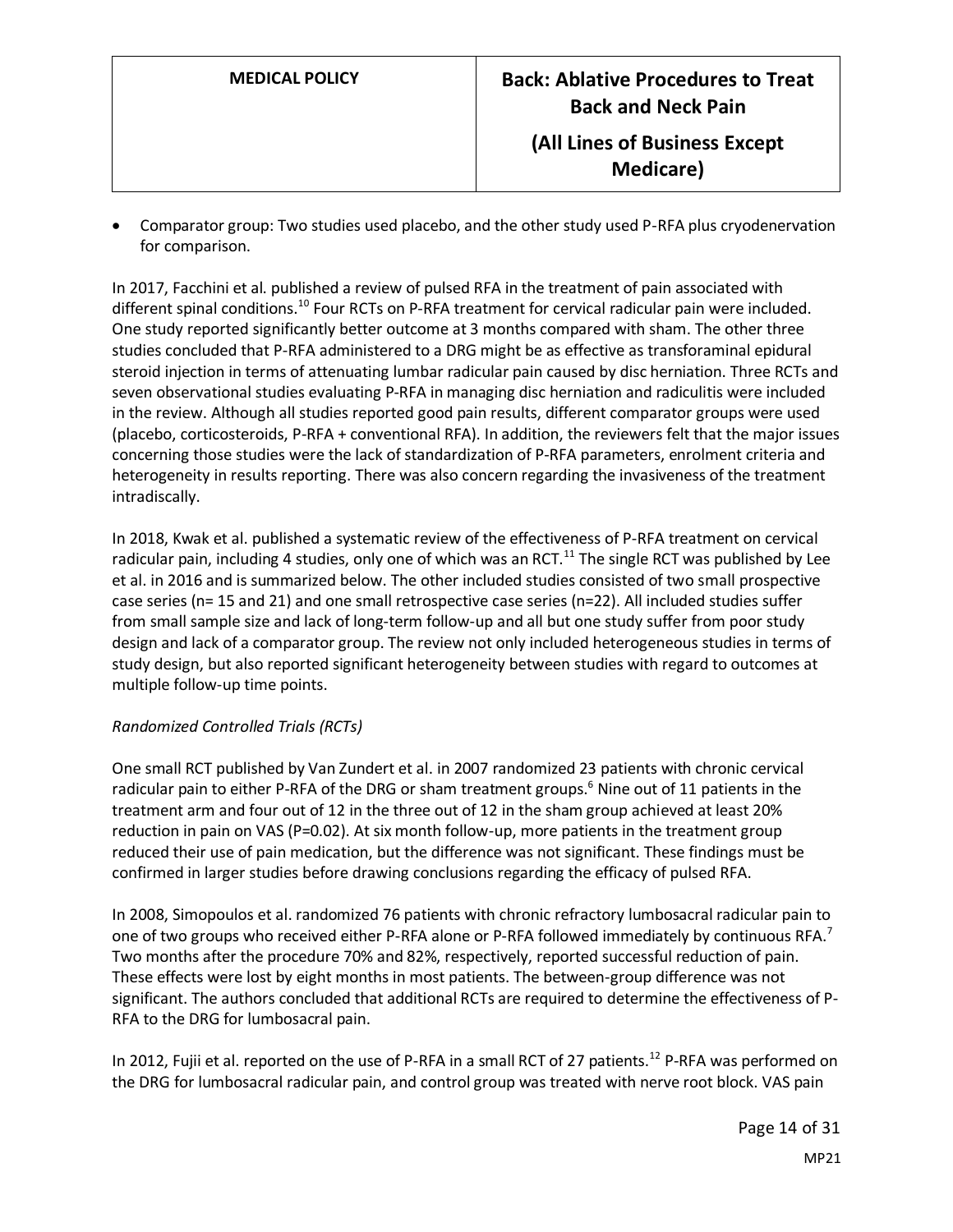scores decreased significantly for each group post-treatment, but even at one year, there were no differences in outcomes between the two treatment groups.

In 2015, Koh et al. published the results of a small RCT (n=62 patients with chronic refractory lumbar radicular pain) that assessed the effects of combining P-RFA and transforaminal epidural injection (TFEI).<sup>13</sup> Because this was a combination treatment, compared to sham, the efficacy of RFA alone was not able to be determined. In addition, since this study recruited patients after they had already been treated with TFEI, the results of this study do not provide the efficacy of PRF as a first-line treatment. Lastly, this study had a very short follow-up time of 3 months.

In 2016, Lee et al. evaluated the comparative effectiveness of P-RFA administered to the DRG and transforaminal epidural steroid injections (TFESI) for the treatment of radicular pain due to disc herniation.<sup>14</sup> The RCT included 38 patients who received previous TFESI treatments for spinal radicular pain. The randomized patients (P-RFA group n=19; TFESI group n=19) were treated within 2-6 weeks after the first TFESI and evaluated at two, four, eight, and twelve weeks. No statistically significant differences in effectiveness were noted at any point in the follow-up period between the two treatment groups. One important limitation of this RCT was that the study reported a high attrition rate, losing 13.6% of patients to follow-up.

In 2017, Halim et al. published the results of a small RCT One RCT evaluating percutaneous cervical nucleoplasty (PCN) versus P-RFA of the DRG for treatment of cervical disc herniation. The trial involved 34 patients with radicular pain treated with either PCN (n=17) or PRF (n=17). At three months, both groups had significant reduction in pain, although neither was superior to other. This study is limited by small sample size and short-term outcomes Studies evaluating long-term outcomes supporting clinical efficacy are lacking.

# Ablation/Denervation of the Ganglion Impar

# *Systematic Reviews*

In 2021, Hayes published an update of a 2018 Hayes technology assessment of radiofrequency thermocoagulation (RFT) of the ganglion impar for the treatment of chronic coccydynia in adults, including three small (n=10 to 41) retrospective case series that were deemed of very-poor-quality. The review indicated that there is also possible overlap in patients in two of the included studies due to overlap of investigators. All three studies reported improvements in pain from baseline at follow-up ranging from 6-12 months. According to the Hayes review:

"Individual study limitations include nonrandomized, noncomparative studies, small to very small sample sizes, and absence of power analyses. None of the studies evaluated physical functioning, emotional functioning, or patients' rating of improvement, which are all considered critical outcomes in the assessment of chronic pain in clinical trials"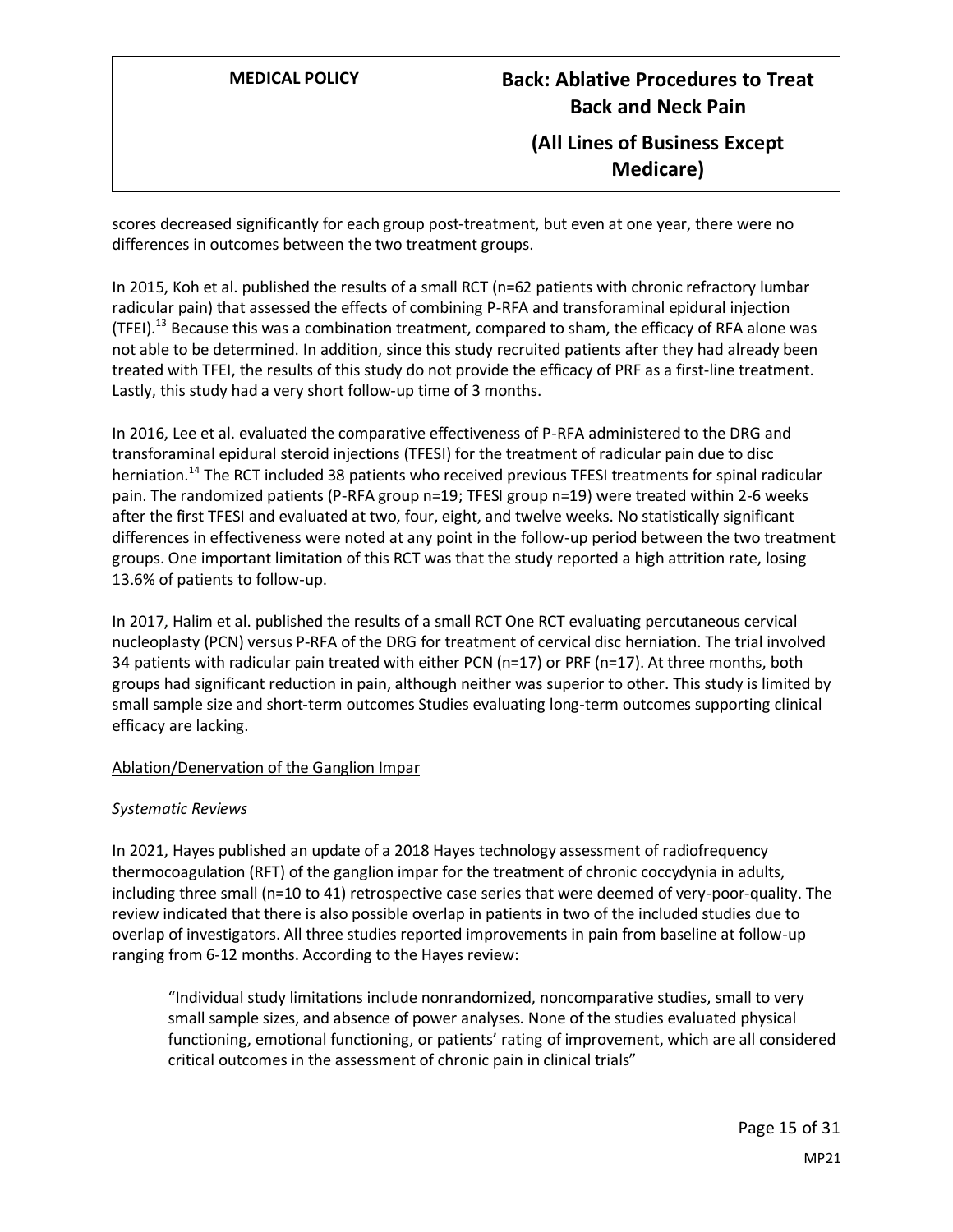Hayes reported a rating of "**D2**" for use of ganglion impar RFT for the treatment of chronic coccydynia in adults due to a limited number of studies of very-poor individual study quality.

## *Nonrandomized Studies*

The following nonrandomized study was not included in the Hayes review described above:

In 2014, Gopal and McCrory published the results of a retrospective review of 20 patients with a clinical diagnosis of coccygodynia and failed medical management treated with pulsed radio frequency (P-RFA) applied to the Ganglion of Impar.<sup>15</sup> The authors reported a 50% or greater improvement in pain at six and 12 months follow-up in 15 (75%) patients.

### Ablation/Denervation of the Intraosseous Basivertebral Nerve

## *Systematic Reviews*

In 2021, Hayes published an updated evidence review on Intracept intraosseous nerve ablation system (Relievant Medsystems Inc) for treatment of adults with low back pain.<sup>16</sup> Five studies were included in the initial clinical study review and 1 additional study was reviewed in the update. Studies include 3 RCTs of fair quality, 2 pre- and post-treatment studies as secondary analyses to RCTs of poos quality, and one pre-and post-test prospective study of poor quality. All studies found improved pain levels and function from baseline. One RCT found improved benefits in pain levels and ODI compared with standard care at 3 months follow up. Another RCT found benefits of pain reduction and ODI compared to sham treatment, but they were not clinically meaningful, and benefit was only found at 3 months, with no difference found at 6 or 12 months follow up. Opioid usage was not clearly improved by Intracept across studies that investigated the outcome. Adverse effects were present but mostly minor. Limitations of the studies were lack of comparator groups for 3 of 6 studies and studies were of generally poor or fair quality. Hayes concluded that there minimal support for the Intracept Intraosseous Nerve Ablation System for chronic low back pain.

# *Randomized Controlled Trials (RCTs)*

In 2018, Fischgrund et al. evaluated the effectiveness of RF ablation of the basivertebral nerve (BVN), specifically using the Intracept System, for relief of chronic low back pain.<sup>17</sup> A total of 225 patients at 18 sites were enrolled: 147 patients were randomized to the Intracept System group (received treatment) and 78 were randomized to the sham group (received sham surgery). Longest follow-up was 12-months and the only outcomes assessed were subjective, patient-reported ODI and VAS scores. At 3 months the ODI improvement observed in the Intracept group was statistically superior to the sham group

Page 16 of 31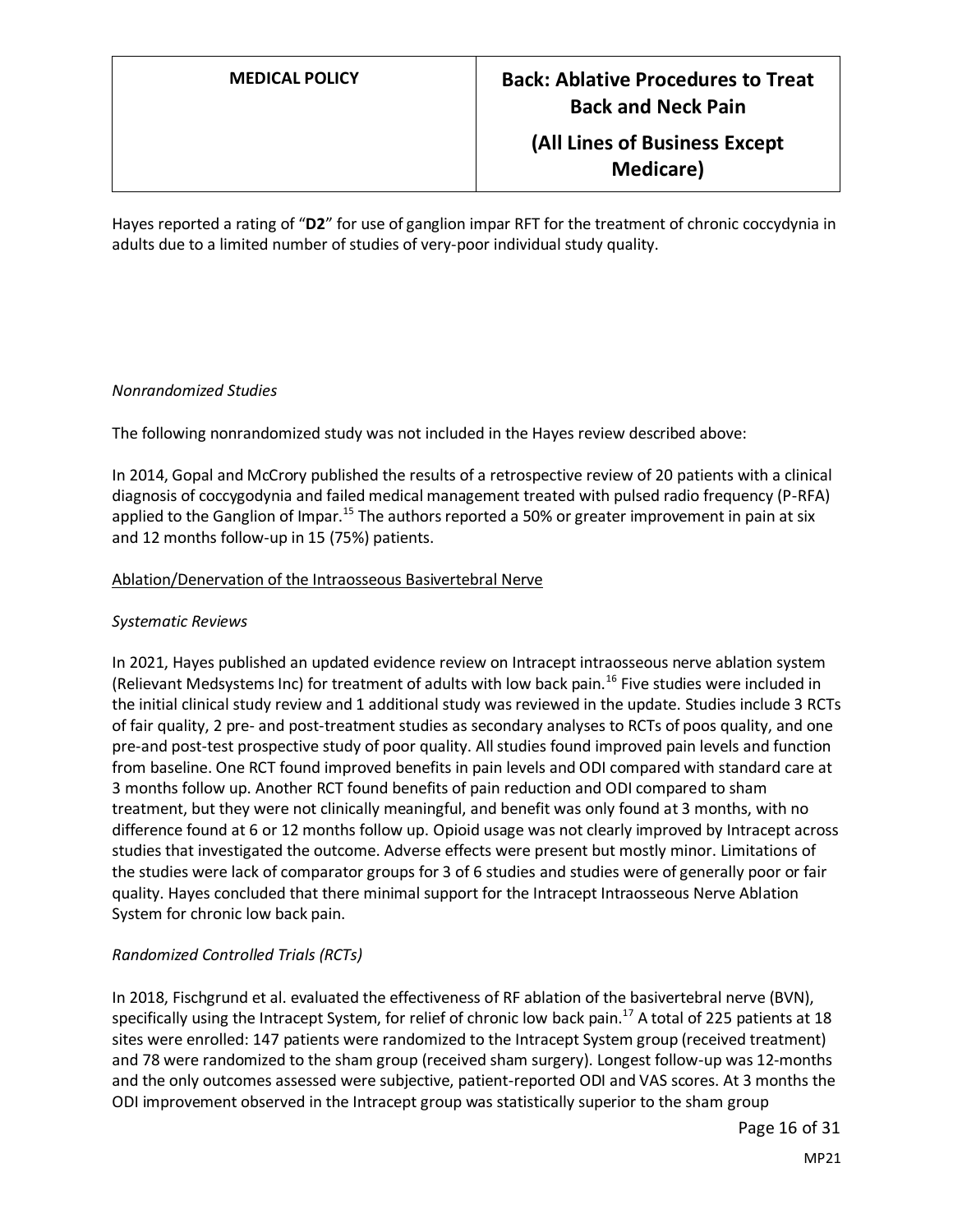(p=0.019). The investigators reported that the improvements were sustained throughout the 12-month follow-up period. Limitations of this study include lack of long-term outcome data for the primary efficacy endpoint (comparative change in ODI from baseline to 3 months) and, as reported by the study investigators:

"comparison of the difference in outcome score between the sham and treatment groups does not represent the clinical utility of the Intracept Procedure because a sham treatment is not a clinically acceptable treatment for chronic low back pain (CLBP) nor is a sham response likely to occur in an open label setting."

## *Nonrandomized Study*

In 2017, Becker et al. published the results of a single-arm, industry-sponsored study of 17 individuals with chronic low back pain, with a follow-up of 12 months.<sup>18</sup> Outcomes evaluated were self-reported measures: the ODI, VAS score, and SF-36 scores. Statistically significant improvement in ODI observed at three months was maintained through the 12-month follow-up. The mean baseline VAS score decreased from 61  $\pm$  22 to 45  $\pm$  35 at three months follow-up (p<0.05), and the mean baseline physical component summary increased from 34.5  $\pm$  6.5 to 41.7  $\pm$  12.4 at three months follow-up (p=0.03). Limitations of this study include the small sample size and the non-randomized, unblinded, single-arm study design.

### Ablation/Denervation of the Sacrum and/or Sacroiliac Joint (SIJ)

### *Systematic Reviews*

In 2015, Maas et al. published the results of a Cochrane review that assessed the effectiveness of RF denervation procedures for the treatment of patients with chronic low back pain (CLBP) due to various etiologies, including two small RCTs for SI joint pain (n < 50 patients).<sup>9</sup> The reviewed stated that lowquality evidence revealed no differences pain (mean difference [MD] of ‐2.12, 95% CI ‐5.45 to 1.21) or function (MD ‐14.06, 95% CI ‐30.42 to 2.30) over the short term compared to placebo, and one study showed a small effect on both pain and function over the intermediate term (6 months). Quality of evidence for the outcomes assessed in the review ranged from low- to very-low.

In 2021, Hayes updated a health technology assessment of RFA for sacroiliac joint (SIJ) denervation as a treatment for chronic low back pain, including 13 randomized controlled trials (RCTs), of which 10 studies evaluated nonpulsed RFA, 2 studies evaluated pulsed RFA, and 1 study evaluated both types of RFA.<sup>19</sup> Overall the moderate-sized body of evidence was found to be of moderate quality for nonpulsed RFA for chronic LBP and low for pulsed RFA for chronic LBP. The studies reported consistently better functional outcomes and decreased use of analgesics with non-pulsed RFA compared to either baseline or comparator treatments. However, the evidence regarding overall success of the treatment and pain relief were conflicting and follow-up times are insufficient (6 months or less in 7 studies). Additionally, Hayes concluded there is some evidence of a placebo effect for RFA.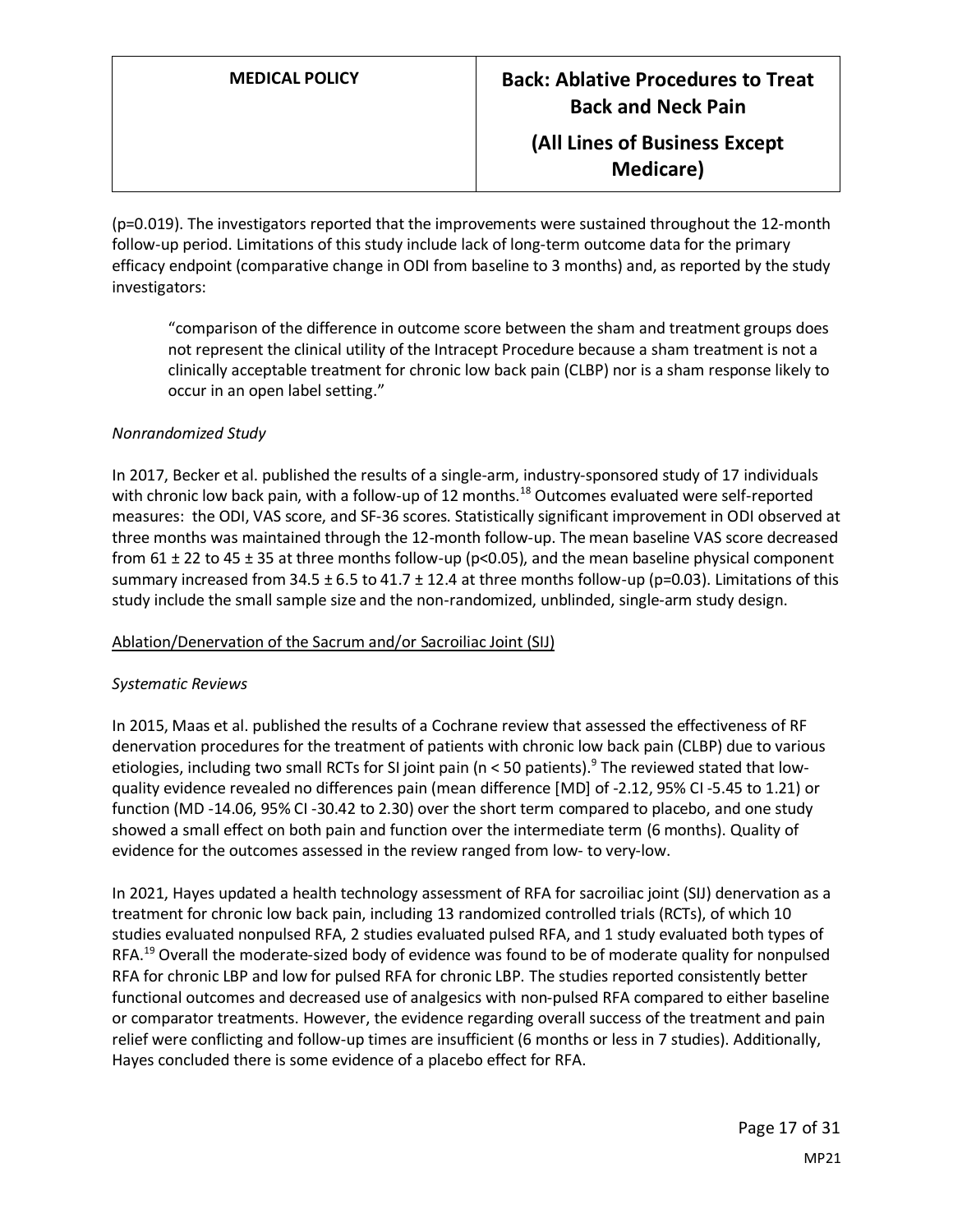Hayes assigned nonpulsed RFA a C-rating: "in adult patients with chronic low back pain (LBP) suggestive of lumbar or lumbosacral facet joint origin, with no definitive clinical and/or imaging findings, or proven specific causes of the pain, who have failed conservative treatment, and who demonstrate a positive response to diagnostic medial branch blocks. This Rating reflects some positive but inconsistent evidence of moderate quality suggesting that nonpulsed RFA is safe, and may improve symptoms of LBP over the short to intermediate term, as well as remaining questions regarding patient selection criteria, long-term outcomes, and the comparative efficacy versus alternative therapies.

For pulsed RFA in adult patients with chronic LBP suggestive of lumbar or lumbosacral facet joint origin, with no definitive clinical and/or imaging findings, or proven specific causes of the pain, who have failed conservative treatment, and who demonstrate a positive response to diagnostic medical branch blocks, Hayes gave a D2 rating and concluded: "This Rating reflects the paucity of evidence regarding the efficacy and safety of this therapy for this indication."

In 2018, Sun et al. published the results of a meta-analysis evaluating the efficacy and safety of C-RFA in treating chronic SIJ pain, including seven studies (N=240 patients).<sup>20</sup> Only two of the included studies were RCTS, which were small in size. The remaining five studies were all observational in nature, and four of them were retrospective in design. The authors noted that the sample size of the included studies was small and heterogeneity existed in terms of patient selection, with some studies including patients with failed back surgery syndrome and/or and previous back surgery while other studies excluded patients with history of spinal surgery. Follow-up times also varied from 3-24 months, with only one study reporting outcomes beyond 12 months. The reviewers concluded that further highquality, large-scale RCTs were required to validate the findings reported by the review.

# *Randomized Controlled Trials (RCTs)*

In 2017, Juch et al. conducted three multicenter, non-blinded, randomized controlled trials (RCTS) to evaluate the effectiveness of radiofrequency denervation of the facet joints (n=251), sacroiliac joints (n=228), or a combination of both (n=202).<sup>21</sup> Regarding the sacroiliac joint trial, the mean difference between pain intensity between the RFA and control groups at three months was -0.71 (95% CI: -1.35 to -0.06). The authors concluded, "(t)he findings do not support the use of radiofrequency denervation to treat chronic low back pain from these sources (facet joint, sacroiliac joint, or both)." Limitations of this RCT include lack of blinding, short follow-up, and lack of documentation regarding the use of sedation, which could skew trial results. In addition, based on the diagnostic block protocol and the level of pain relief from the block considered sufficient to proceed to ablation precludes generalizability of the results of this study.

# *Nonrandomized Studies*

In 2017, Tinnirello et al. published the results of a small retrospective study (n=43) comparing two RF devices, Simplicity III (conventional, non-pulsed RFA), and SInergy (cooled RFA, C-RFA), which are specifically designed to denervate the sacroiliac joint (SIJ).<sup>22</sup> There were greater improvements in pain and function, based on self-reported scales, in the patients who were treated with C-RFA at both six and

Page 18 of 31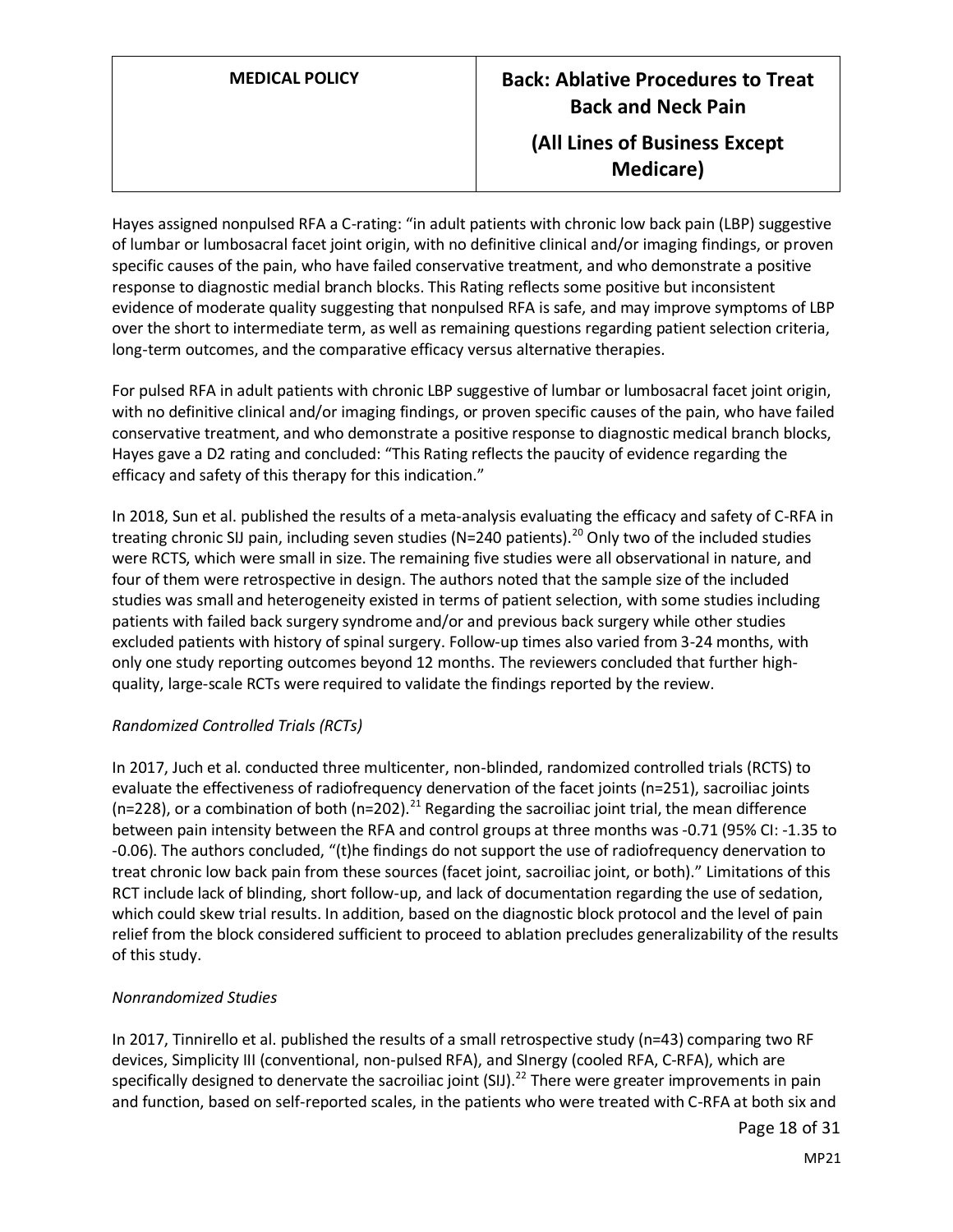**Medicare)**

12 months post-treatment, compared to those treated with conventional RFA. However, the authors concluded that RCTs were needed to confirm the implication made that "Sinergy C-RFA is the preferred RF denervation option for treating SIJ-derived pain and the disability associated with it."

# Thoracic Pain

In 2016 (updated in 2021), Hayes published the results of a review that evaluated RFA for thoracic spinal indications, including two studies that used nonpulsed RFA and two studies that used pulsed RFA (P-RFA).<sup>23,24</sup> Both studies on nonpulsed RFA were retrospective uncontrolled cohort studies that evaluated nonpulsed RFA for thoracic pain of unknown or mixed etiology. The two P-RFA studies included one RCT (n=96) that treated patients with post-herpetic neuralgia compared to sham treatment, and one retrospective cohort study (n=49) that treated patients with postsurgical thoracic pain with either P-RFA, intercostal nerve RFA, RFA of the DRG, or pharmacologic therapy. Hayes rated the use of both pulsed and non-pulsed RFA for treatment of pain originating from the thoracic spinal region as a "**D2**" due to "conflicting evidence from a limited number of studies." Per the Hayes review:

"Common individual study limitations resulting in downgrading of study quality included retrospective uncontrolled designs, lack of controls and blinding in some studies, and limited follow-up. Two studies enrolled patients with highly specific indications, limiting the applicability of the findings to broader populations. Substantial uncertainty remains regarding the use of RFA for thoracic pain of broader etiologies, the comparative efficacy of RFA versus alternative therapy, optimal treatment protocols, and long-term efficacy and safety."

# **All Other Ablative Procedures**

# Pulsed RFA

# *Systematic Reviews*

In the same review noted above (Hayes 2020) an assessment of RFA for cervical spinal indications was conducted.<sup>23</sup> The authors evaluated four small RCTs ( $n=23$  to 62) and one small retrospective uncontrolled study that evaluated P-RFA. Two studies evaluated treatment of cervical radicular pain, while two studies focused on cervical radiculopathy due to disc herniation. Two RCTs found greater benefits of P-RFA versus sham treatment, one RCT found no difference between P-RFA and percutaneous cervical nucleoplasty (PCN) treatments, and one RCT found that P-RFA combined with nerve blockade was more efficacious than RFA alone. Limitations of the body of evidence include:

- differences across studies in indications and pain etiologies,
- varying P-RFA treatment protocols, outcome measures and definitions of treatment success
- limited long-term follow-up beyond one year
- conflicting results between studies

Limitations of the individual studies included in the review include one or more of the following: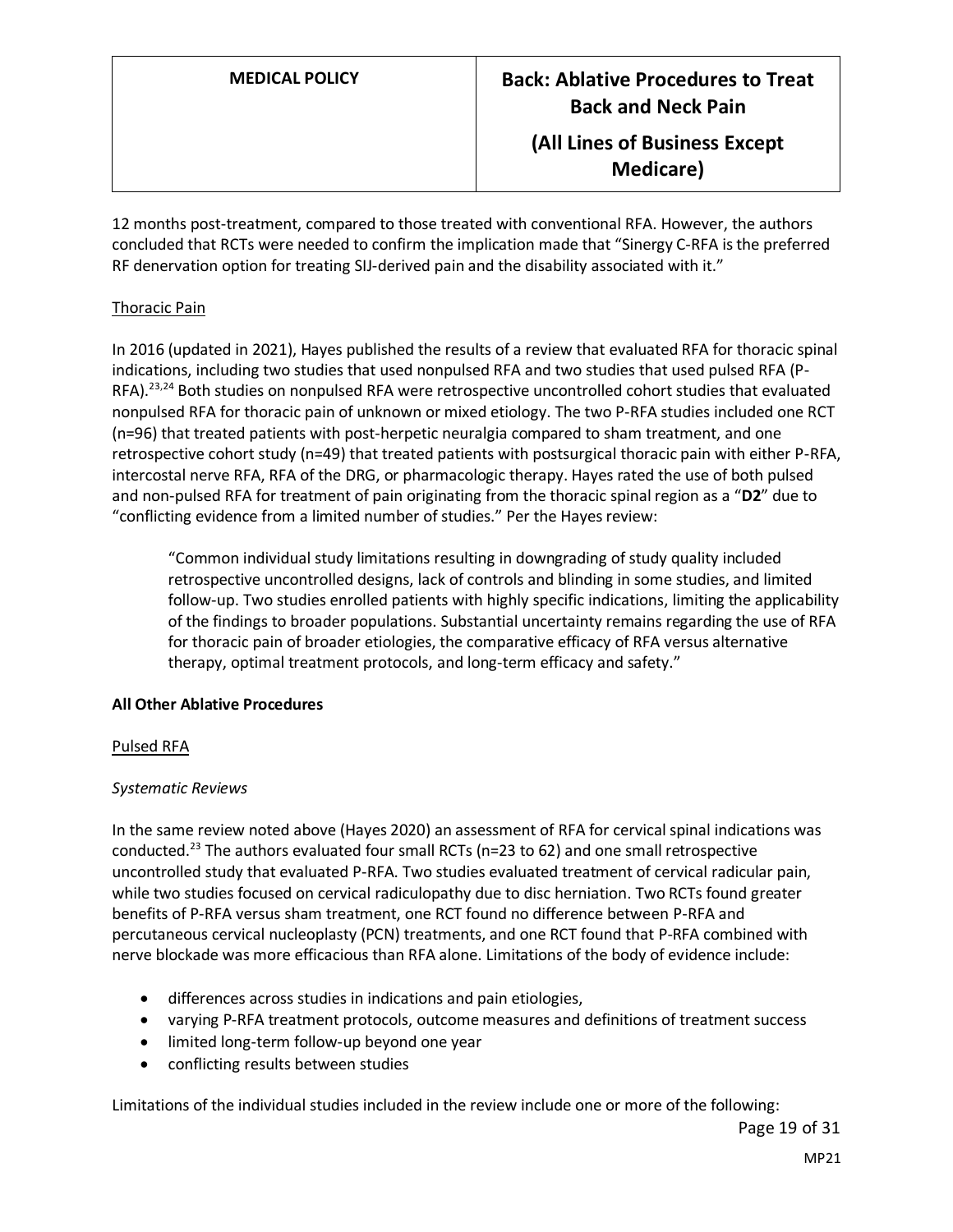- small sample sizes
- significant loss to follow-up,
- lack of blinding in some studies
- studies statistically underpowered or no power analysis
- uncontrolled study was deemed of poor quality

The review concluded that "uncertainty remains regarding the optimal P-RFA treatment parameters, including lesion temperatures, patient selection criteria, and long-term comparative efficacy and safety. This review also evaluated P-RFA for thoracic spinal pain, which is summarized in the "Miscellaneous Non-Covered Indications for Facet Pain: Thoracic Pain" section above.

In 2016 (updated 2021), Hayes published the results of a review that evaluated RFA for facet joint denervation for low back pain (LBP), including two studies evaluating P-RFA and one study comparing nonpulsed to P-RFA.25,26 All three studies compared P-RFA to different comparator treatments. Two of the three studies reported no difference in pain relief between P-RFA and comparator treatment. The review stated that there was a small body of low-quality evidence that suggested that P-RFA was equivalent but not superior to sham therapy, steroid injections, and/or combined nonpulsed + P-RFA. Additionally, per the Hayes review:

"comparison of data among studies was hindered by differences in patient inclusion criteria (e.g., patients with prior surgeries or unoperated patients, patients with varying responses to medial branch blocks), treatment protocols (type of electrodes, varying electrode placement, different ablation temperatures, numbers of procedures), follow-up times, and definitions of response and recurrence (complete or partial pain relief, pain relief duration)."

The review graded the use of P-RFA to treat LBP as a "D2" due to the paucity of evidence and indicated that additional studies were needed before any definitive conclusions can be reached about treatment effect.

# *Randomized Controlled Trials*

A number of small RCTs were not included in the Hayes reviews above.

In 2016, Arsanious et al. published the results of an RCT that evaluated if immediate post-procedural pain scores and post-procedural oral analgesic use were reduced in patients receiving P-RFA via the Neuro-Therm© radiofrequency generator immediately followed by continuous non-pulsed RFA versus non-pulsed RFA alone, for facet joint pain, including 55 patients.<sup>27</sup> The results noted patients receiving P-RFA prior to non-pulsed RFA had less post-procedural pain and reduced analgesic requirements during the first 24 hours. The investigators concluded that long-term follow-up and studies with a larger population were needed to determine the efficacy of P-RFA in this adjunctive setting.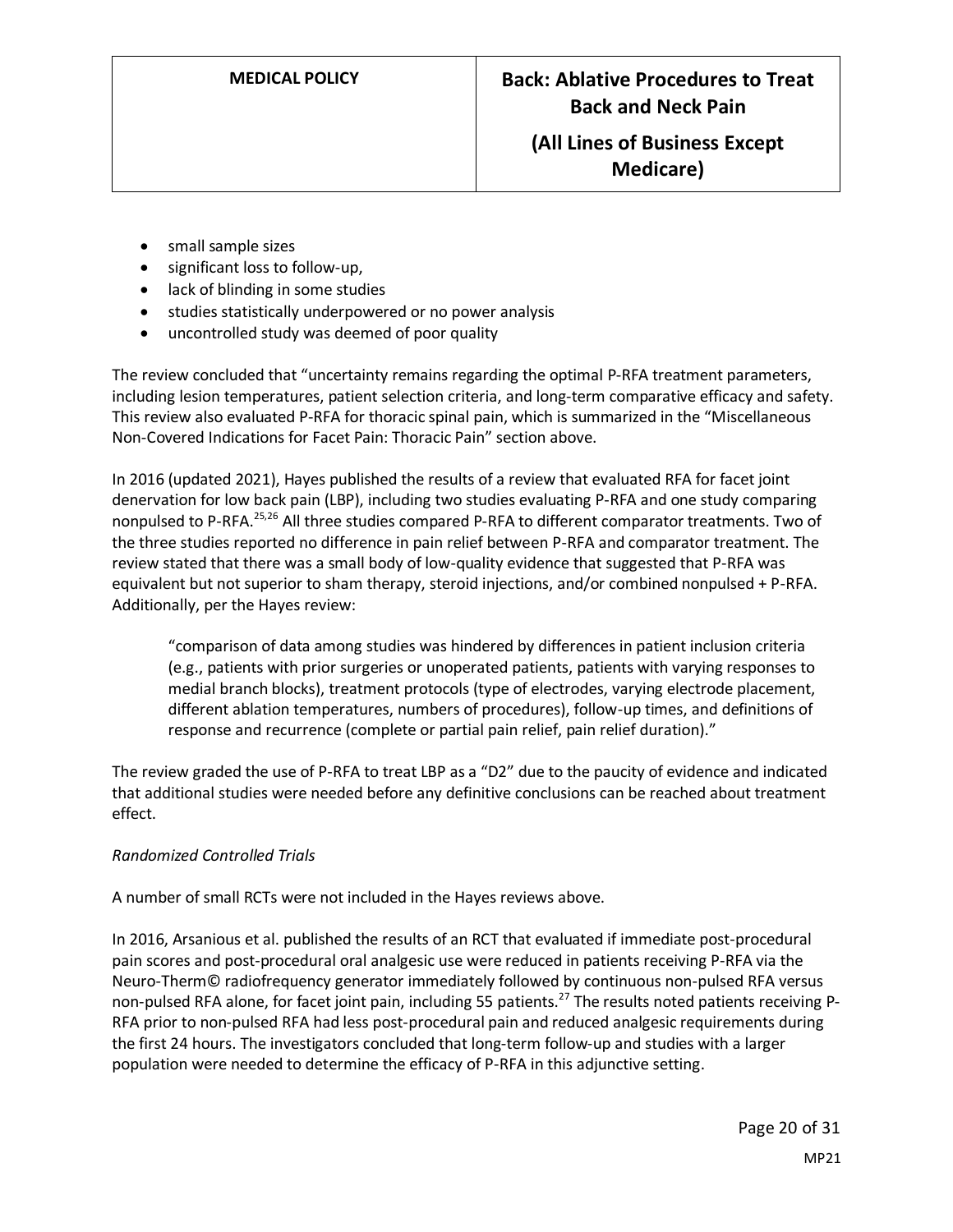In 2016, Jena et al. published the results of an RCT that evaluated P-RFA for management of low back pain, including 40 patients with chronic discogenic low back pain who received non-pulsed RFA plus intradiscal triamcinolone or P-RFA plus intradiscal triamcinolone.<sup>28</sup> The authors reported that at 6month follow-up the non-pulsed group had statistically significant improved VAS pain scores and improved function by the straight leg raise test.

Also in 2016, Wang et al. published the results of an RCT that evaluated the efficacy of cervical nerve root block (CNRB), P-RFA, and CNRB plus P-RFA for cervical radicular pain in 62 patients.<sup>29</sup> The patients were randomized into three groups and received either CNRB, P-RFA, or CNRB plus P-RFA. At 6-months follow-up, the combination therapy yielded statistically significant lower pain intensity numeric rating scale (NRS) scores and higher global perceived effect (GPE) overall improvement scores, than either CNRB or P-RFA alone. There were no statistically significant differences in NRS or GPE between the CNRB and P-RFA groups. The investigators concluded that follow‐up of 6 months "is still too short to determine the long‐term effects of this combined procedure. A study with a larger sample size and longer duration of follow-up may help to confirm the safety and efficacy of this combined approach."

In 2017, Chang et al. compared the effectiveness of bipolar P-RFA and monopolar P-RFA in patients with chronic lumbosacral radicular pain, including 50 patients.<sup>30</sup> Patients in both groups showed significant improvement in pain intensity NRS scores at 3-month follow-up compared to baseline scores. Reductions in the NRS scores over time were significantly larger in the bipolar P-RFA group. Three months after treatment, 19 patients (76.0%) in the bipolar group and 12 patients (48.0%) in the monopolar group reported pain relief of ≥50%.

Most recently in 2017, Do et al. published the results of an RCT comparing intra-articular lumbar facet joint P-RFA and intra-articular lumbar facet joint corticosteroid injections (CI) in 60 patients with lumbar facet joint pain.<sup>31</sup> Changes in pain intensity NRS scores for pain were assessed at baseline and three additional time points. Both groups had significantly reduced NRS scores for pain at each time point compared to baseline scores. At six months of follow-up, there was no significant difference in pain scores between the groups.

Of note, most of the RCTs described above evaluated P-RFA as an adjunctive treatment. This limits the ability to draw definitive conclusions regarding the efficacy of P-RFA as a stand-alone treatment for back pain originating from any source. All of the identified RCTs suffered from small sample size and lack of reporting of long-term outcomes.

### Cooled RFA

# *Systematic Reviews*

In 2014, Leggett et al. published a systematic review evaluating RCTs on RFA for chronic low back pain of various etiologies including pain associated with SI joints.<sup>32</sup> This review included two small RCTs (n=14 and 34) that evaluated continuous cooled RFA (C-RFA). One RCT was found to have high risk of bias with regards to blinding of both the participants and the providers, and the other RCT had an unclear risk of

Page 21 of 31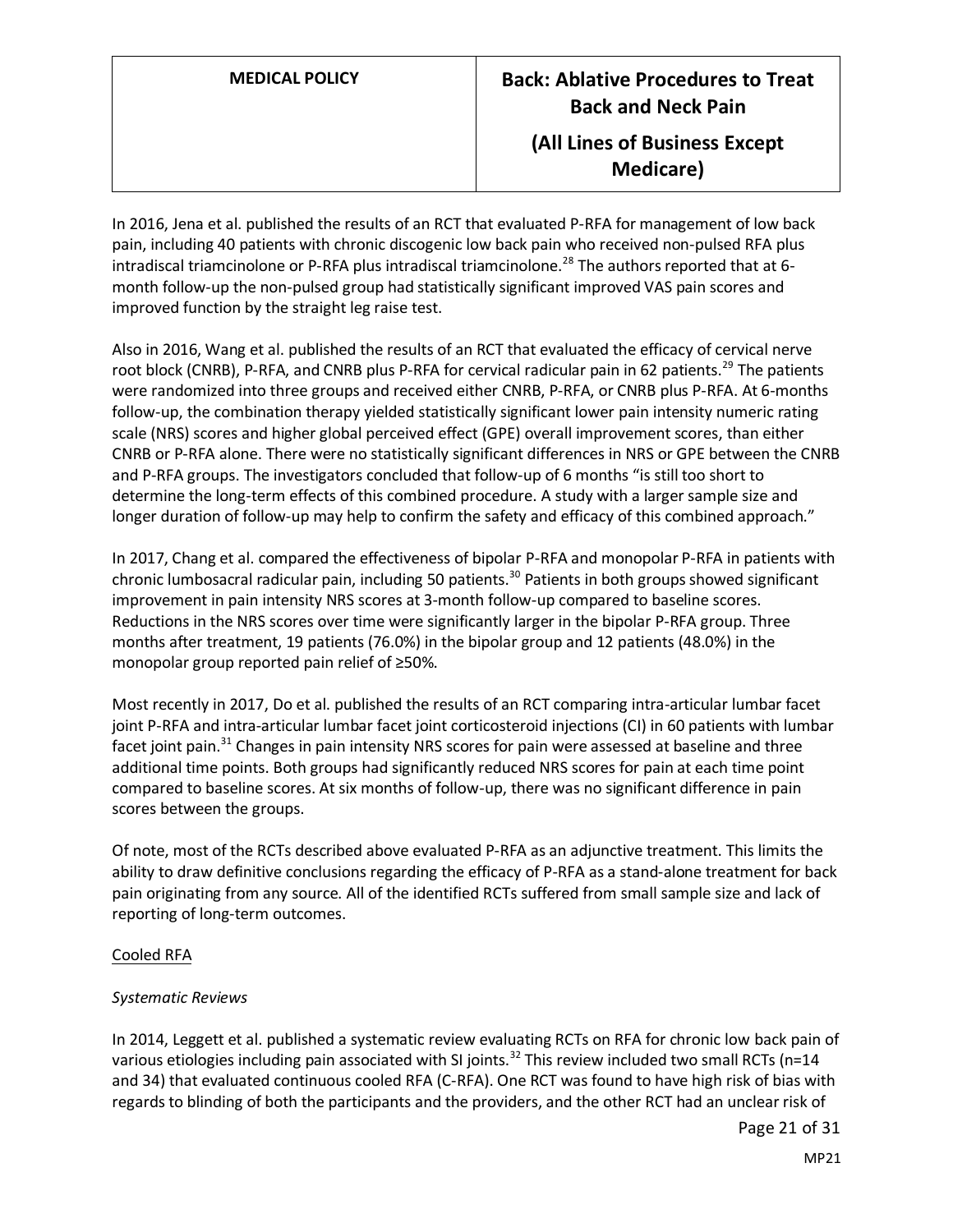bias in terms of blinding. The reviewers reported that although the two studies suggested that continuous C-RFA was "efficacious in reducing SI joint pain, with only two available RCTs, more data on the efficacy of RFA for sacroiliac joint pain would strengthen this conclusion".

In 2017 (updated 2018), Hayes published the results of a review that evaluated RFA for sacroiliac joint (SIJ) denervation as a treatment for chronic low back pain, four studies (two RCTs) evaluating cooled RFA (C-RFA), and one study evaluating comparing non-pulsed RFA to C-RFA.<sup>33</sup> Overall the body of evidence was considered to be of low quality. The review reported that consistently better functional outcomes and decreased use of analgesics with C-RFA compared to either baseline or comparator treatments. However, the evidence regarding overall success of the treatment and pain relief were conflicting. In addition, the review stated that there was "insufficient evidence to establish definitive patient selection criteria for cooled RFA as a treatment for SIJ-mediated chronic LBP."

Limitations of the body of evidence:

- a large proportion of the studies were observational and non-comparative in design
- follow-up times were generally short (between 3-6 months)
- comparator groups differed between studies (e.g., sham, another type of RFA)
- inconsistent/conflicting outcomes between studies

The review concluded the following:

- Longer-term studies are needed to determine the duration of pain relief associated with C-RFA and to evaluate the efficacy and safety of repeated treatments.
- "Good-quality studies comparing the effectiveness of conventional RFA with cooled RFA for chronic LBP are lacking. Therefore, questions remain as to the comparative efficacy and safety of these treatments."

### **Cryoablation**

### *Nonrandomized Studies*

In 2007, Birkenmaier et al., published the results of a small case series of 46 patients treated with medial branch cryoablation in the treatment of lumbar facet joint pain.<sup>34</sup> At 6-weeks follow-up, only 72% of patients were self-reportedly pain free or had major improvement of pain. However, those with reduced pain reported improvement up to 12-month follow-up. Similar results have been reported in two other small prospective case series (n=50 and 76), with reductions in pain reported at 6- to 12-months followup in 40%-50% of patients.<sup>35,36</sup> These results have also been confirmed in a more recent retrospective observational study ( $n=91$ ).<sup>37</sup> However, this retrospective study relied on a patient-completed questionnaire, which were initiated at a median of 1.7 years after the intervention.

All of the studies identified evaluating cryoablation where limited to treatment of lumbar facet pain and suffer from small sample size, heterogeneity in diagnostic parameters and ablation targeting techniques between studies, and lack of control groups.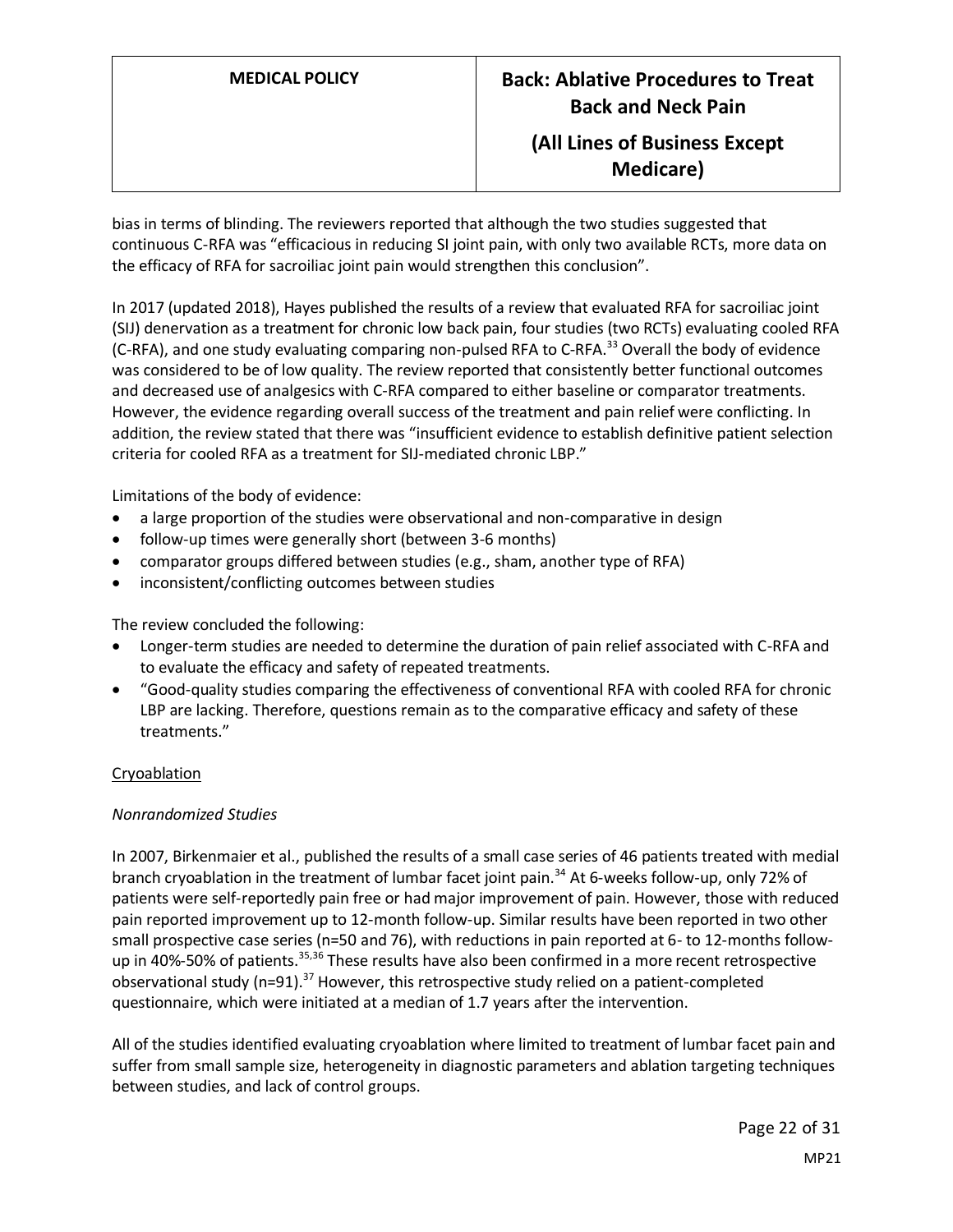# **CLINICAL PRACTICE GUIDELINES**

# American Society of Interventional Pain Physicians (ASIPP)

The 2020 ASIPP guidelines (an update of the 2013 guidelines) for facet joint interventions for the management of chronic spinal pain recommend the following: 38,39

Lumbar Spine

- The level of evidence is II with moderate strength of recommendation for lumbar radiofrequency ablation with inclusion of 11 relevant randomized controlled trials (RCTs) with 2 negative studies and 4 studies with long-term improvement.
- The level of evidence is II with moderate strength of recommendation for therapeutic lumbar facet joint nerve blocks with inclusion of 3 relevant randomized controlled trials, with long-term improvement.
- The level of evidence is IV with weak strength of recommendation for lumbar facet joint intraarticular injections with inclusion of 9 relevant randomized controlled trials, with majority of them showing lack of effectiveness without the use of local anesthetic.

Cervical Spine

- The level of evidence is II with moderate strength of recommendation for cervical radiofrequency ablation with inclusion of one randomized controlled trial with positive results and 2 observational studies with long-term improvement.
- The level of evidence is II with moderate strength of recommendation for therapeutic cervical facet joint nerve blocks with inclusion of one relevant randomized controlled trial and 3 observational studies, with long-term improvement.
- The level of evidence is V with weak strength of recommendation for cervical intraarticular facet joint injections with inclusion of 3 relevant randomized controlled trials, with 2 observational studies, the majority showing lack of effectiveness, whereas one study with 6-month follow-up, showed lack of long-term improvement.

Thoracic Spine:

- The level of evidence is III with weak to moderate strength of recommendation with emerging evidence for thoracic radiofrequency ablation with inclusion of one relevant randomized controlled trial and 3 observational studies.
- The level of evidence is II with moderate strength of recommendation for thoracic therapeutic facet joint nerve blocks with inclusion of 2 randomized controlled trials and 2 observational studies with long-term improvement.
- The level of evidence is III with weak to moderate strength of recommendation for thoracic intraarticular facet joint injections with inclusion of one randomized controlled trial with 6 month follow-up, with emerging evidence.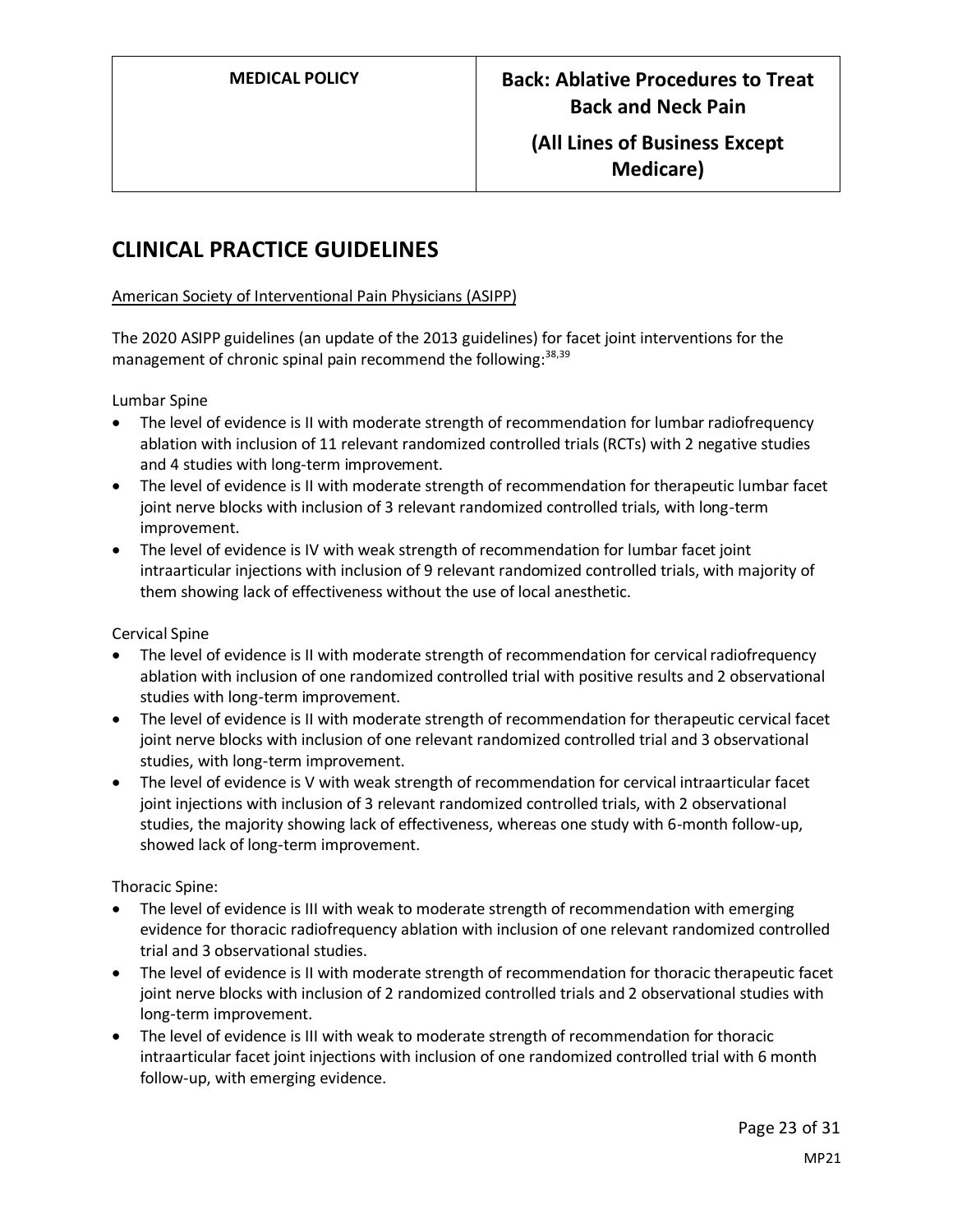American Association of Neurological Surgeons and Congress of Neurological Surgeons (AANS/CNS)

In 2014, the AANS and CNS published joint guidelines on the treatment of degenerative disease of the lumbar spine, recommending the following: $40$ 

- "Lumbar medial nerve ablation is suggested for the short-term (3- to 6-month) relief of facetmediated pain in patients who have chronic lower-back pain without radiculopathy from degenerative disease of the lumbar spine." This was a grade "B" recommendation, based on four RCTs.
- "Diagnostic facet blocks by the double-injection technique with an improvement threshold of 80% are an option for predicting a favorable response to facet medial nerve ablation by thermocoagulation for facet-mediated chronic low-back pain without radiculopathy in patients with degenerative disease of the lumbar spine." This was a grade "C", based on a single RCT.

# National Institute for Health and Care Excellence (NICE)

In 2020, NICE updated a guideline on the management of low back pain in patients over 16 years old, recommending the following with regards to conventional (non-pulsed) RFA.<sup>41</sup>

- "Consider referral for assessment for radiofrequency denervation for people with chronic low back pain when:
	- o non-surgical treatment has not worked for them **and**
	- $\circ$  the main source of pain is thought to come from structures supplied by the medial branch nerve **and**
	- $\circ$  they have moderate or severe levels of localised back pain (rated as 5 or more on a visual analogue scale, or equivalent) at the time of referral.
- Only perform radiofrequency denervation in people with chronic low back pain after a positive response to a diagnostic medial branch block."

This guidance is unchanged from the original 2016 publication and subsequent 2018 review/update.

# **POLICY SUMMARY**

# **Non-Pulsed Radiofrequency Ablation (RFA) for Facet Pain**

### Thoracic Pain

There is insufficient evidence regarding the safety and efficacy of non-pulsed RFA for facet pain in the thoracic region. There is a lack of RCTs and the few studies identified were of small sample size. In addition, current clinical practice guidelines indicate that the evidence for RFA of thoracic facet pain is limited.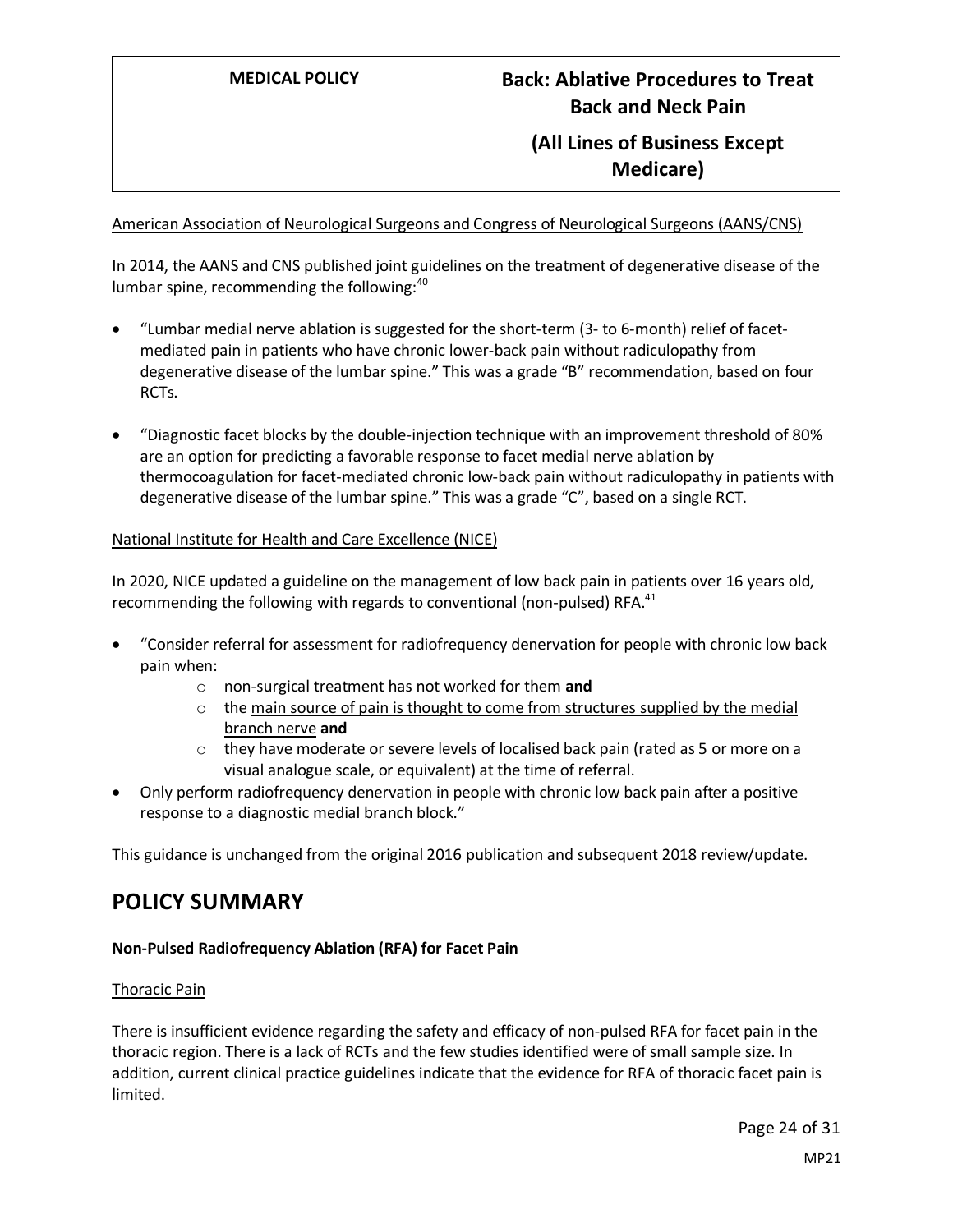### **Non-Pulsed Radiofrequency Ablation (RFA) for Non-Facet Pain**

#### Dorsal Root Ganglion Pain

There is insufficient evidence regarding the safety and efficacy of non-pulsed RFA for pain related to the dorsal root ganglion. The body of evidence consists mainly of observational studies, with only a small number of RCTs identified. RCTs evaluating RFA of the DRG are heterogeneous in terms of the diagnostic methods, types of RFA, and comparator groups used. In addition, no clinical practice guidelines were identified that addressed the use of non-pulsed RFA of the DRG to alleviate back or neck pain.

### Ganglion impar Pain

There is a paucity of evidence regarding the safety and efficacy of non-pulsed RFA for pain related to the ganglion impar. The body of evidence consisted of four small retrospective case series. In addition, no clinical practice guidelines were identified that addressed the use of non-pulsed RFA of the ganglion impar to alleviate back pain.

#### Intraosseous Basivertebral Nerve Pain

There is not enough evidence to support the use of intraosseous basivertebral nerve ablation (Intracept procedure). Several studies have reported positive results, yet they suffer from a number of limitations and offer low quality evidence to support the treatment. While one clinical practice guideline supports the use of this procedure, the authors of this guideline also acknowledged that evidence for this procedure is low-quality. Limitations cited by this guideline included: a lack of long-term follow-up for most patients and author conflicts of interest with the device manufacture. Therefore, intraosseous basivertebral nerve ablation is considered investigational.

#### Sacroiliac Joint Pain

There is insufficient evidence regarding the safety and efficacy of any type of ablative treatment for facet or non-facet pain in the sacroiliac joint region. The small number of RCTs that were identified compared non-pulsed RFA to were heterogeneous in terms of comparator groups and whether the treatment consistently led to improved outcomes. Most studies identified only reported short-term follow-up of 3-6 months. In addition, no clinical practice guidelines were identified that strongly supported the use of non-pulsed RFA to alleviate sacroiliac-related back pain.

### Thoracic Pain

There is insufficient evidence regarding the safety and efficacy of non-pulsed RFA for non-facet pain in the thoracic region. There is a lack of RCTs and the few studies identified were of small sample size. In addition, no guidelines were identified that addressed any type of non-pulsed RFA as treatment of thoracic pain of non-facet origin.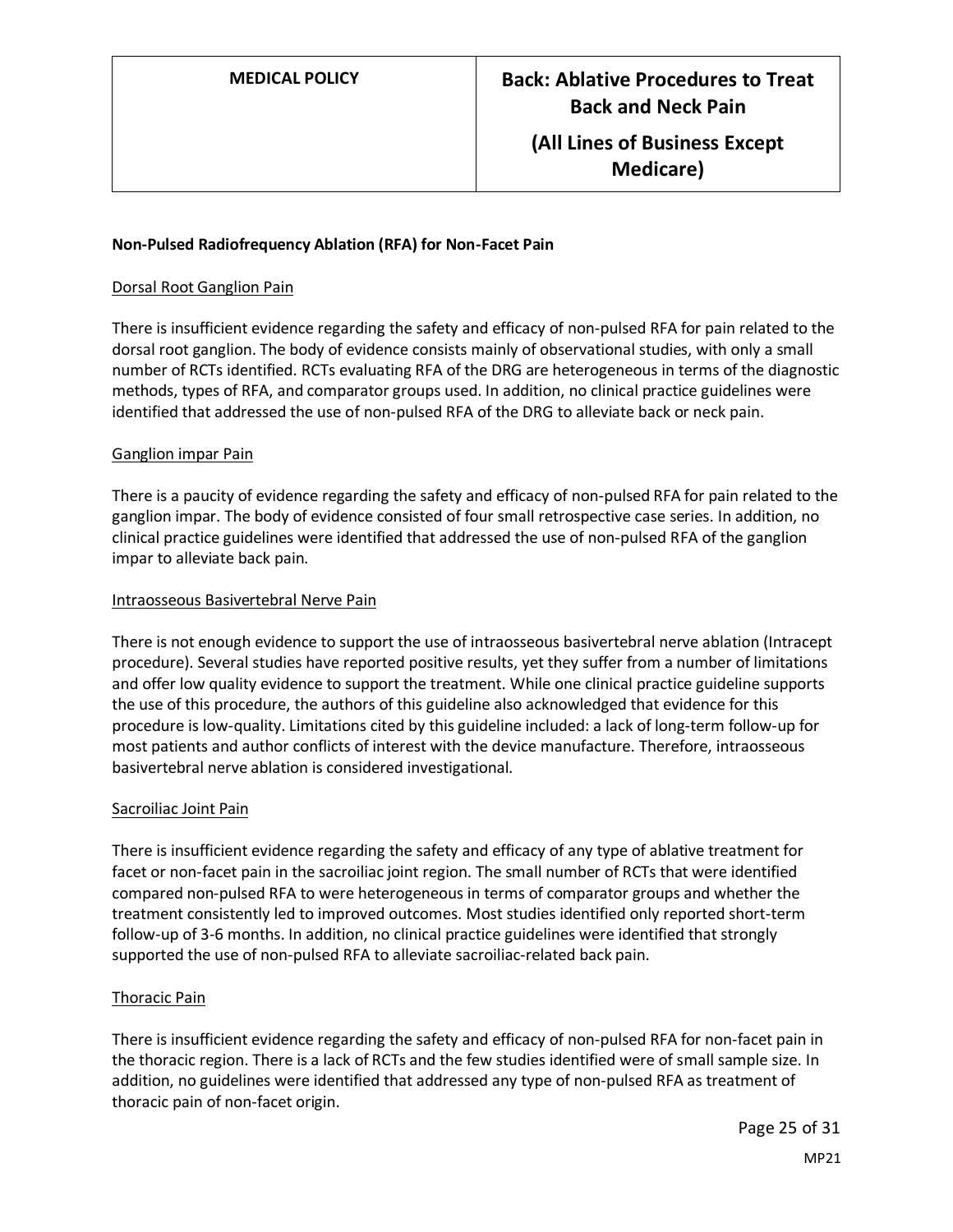## **All Other Ablative Procedures**

### Pulsed RFA

There is insufficient evidence regarding the safety and efficacy of pulsed RFA for facet or non-facet pain of the back or neck. The small number of RCTs that were identified for any given pain generator were typically small in sample size, reported short-term follow-up, were heterogeneous in terms of comparator groups and whether the treatment consistently led to improved outcomes. In addition, no clinical practice guidelines were identified that strongly supported the use of pulsed RFA to alleviate back or neck pain of any origin. Therefore, cooled RFA for facet or non-facet pain of the back or neck is considered investigational.

## Cooled RFA

There is insufficient evidence regarding the safety and efficacy of cooled RFA for facet or non-facet pain of the back or neck. The small number of RCTs that were identified for any given pain generator were typically small in sample size, reported short-term follow-up, were heterogeneous in terms of comparator groups and whether the treatment consistently led to improved outcomes. In addition, no clinical practice guidelines were identified that strongly supported the use of cooled RFA to alleviate back or neck pain of any origin. Therefore, pulsed RFA for facet or non-facet pain of the back or neck is considered investigational.

### Cryoablation

There is insufficient evidence regarding the safety and efficacy of cryoablation for facet or non-facet pain of the back or neck. All of the studies identified evaluating cryoablation were limited to treatment of lumbar facet pain and suffer from small sample size, heterogeneity in diagnostic parameters and ablation protocol, and lack of control groups. In addition, no clinical practice guidelines were identified that addressed the use of cryoablation to alleviate back or neck pain of any origin. Therefore, cryoablation for facet or non-facet pain of the back or neck are considered investigational.

# <span id="page-25-0"></span>**INSTRUCTIONS FOR USE**

Company Medical Policies serve as guidance for the administration of plan benefits. Medical policies do not constitute medical advice nor a guarantee of coverage. Company Medical Policies are reviewed annually and are based upon published, peer-reviewed scientific evidence and evidence-based clinical practice guidelines that are available as of the last policy update. The Companies reserve the right to determine the application of Medical Policies and make revisions to Medical Policies at any time. Providers will be given at least 60-days notice of policy changes that are restrictive in nature.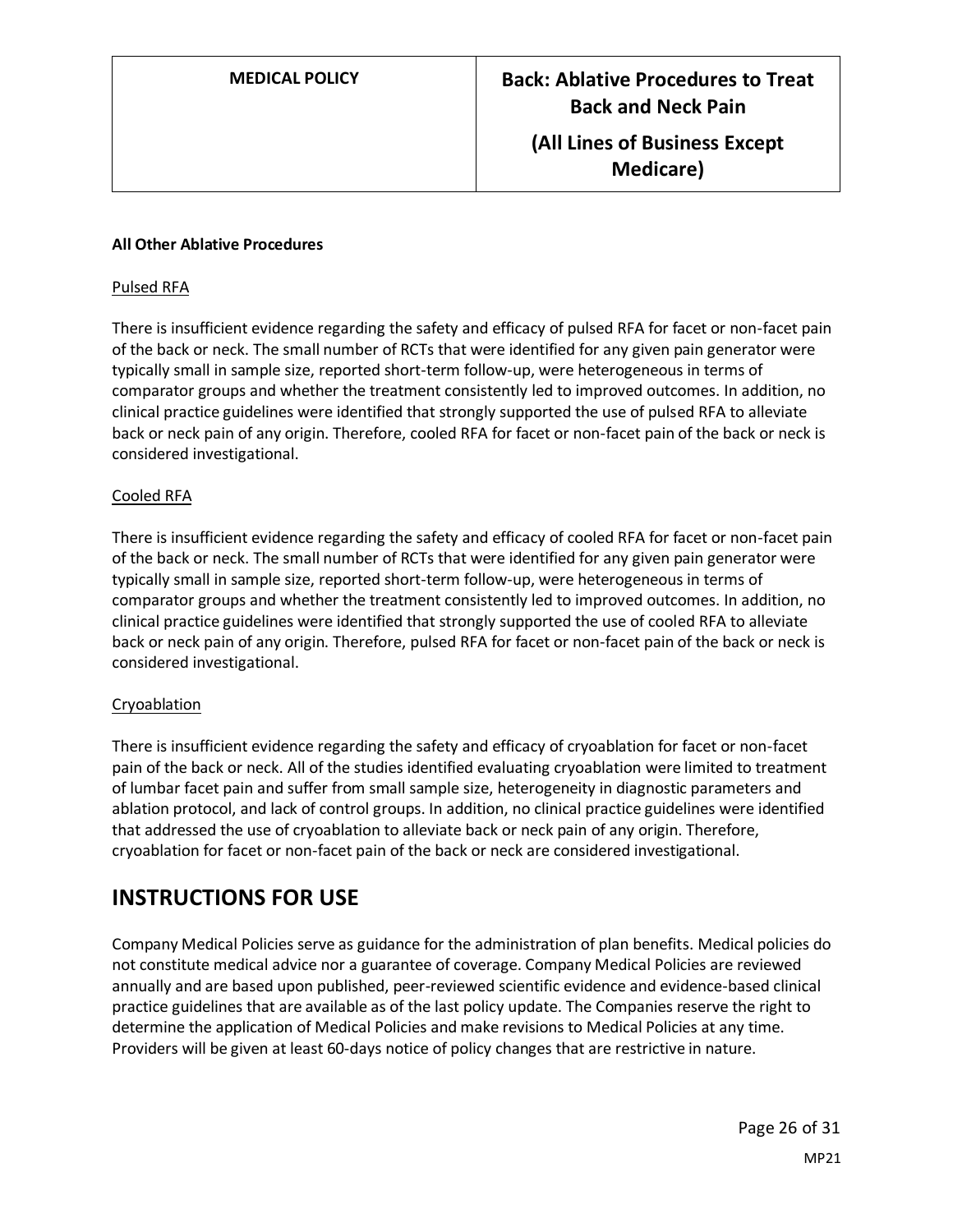The scope and availability of all plan benefits are determined in accordance with the applicable coverage agreement. Any conflict or variance between the terms of the coverage agreement and Company Medical Policy will be resolved in favor of the coverage agreement.

# **REGULATORY STATUS**

# U.S. Food & Drug Administration (FDA)

Several radiofrequency and cryosurgery devices have been cleared for marketing by the U.S. Food and Drug Administration (FDA) through the 510(k) process. Radiofrequency (RF) probes and lesion generators are considered class II devices. The FDA has approved over 60 RF probes (product code: GXI) and over 40 RF lesion generators (product code: GXD). Below are examples of these devices.

- NeuroTherm<sup>®</sup> NT 2000 (NeuroTherm, Inc.) received 510K clearance in 2011.<sup>42</sup> The FDA determined that this device was substantially equivalent to existing devices for use in lesioning neural tissue in the peripheral nervous system. Existing predicate devices included the NeuroTherm NT 1000 (cleared in 2006), Stryker Interventional Pain RF Generator and RF Electrodes and Cannulae (2004), and Cosman G4 RF Generator (cleared in 2008).
- The Stryker MultiGen™ 2 RF Generator System received 510K clearance in 2017 for "coagulation of soft tissues in orthopedic, spinal, and neurosurgical applications. Examples include, but are not limited to: Facet Denervation, Trigeminus Neuralgia, Peripheral Neuralgia and Rhizotomy." This system may be used for both pulsed and non-pulsed/conventional RFA, depending on the setting.<sup>43</sup>
- COOLIEF\* Cooled Radiofrequency Kit (Halyard Health, Inc.) received 510K clearance (K163236) in 2016 to be used in combination with the HALYARD\* Radiofrequency (RF) Generator (PMG-BASIC/PMG-ADVANCED) for "the creation of Radio-Frequency (RF) heat lesions in nervous tissue for the relief of pain."<sup>44</sup>

# Mental Health Parity Statement

Coverage decisions are made on the basis of individualized determinations of medical necessity and the experimental or investigational character of the treatment in the individual case. In cases where medical necessity is not established by policy for specific treatment modalities, evidence not previously considered regarding the efficacy of the modality that is presented shall be given consideration to determine if the policy represents current standards of care.

# **MEDICAL POLICY CROSS REFERENCES**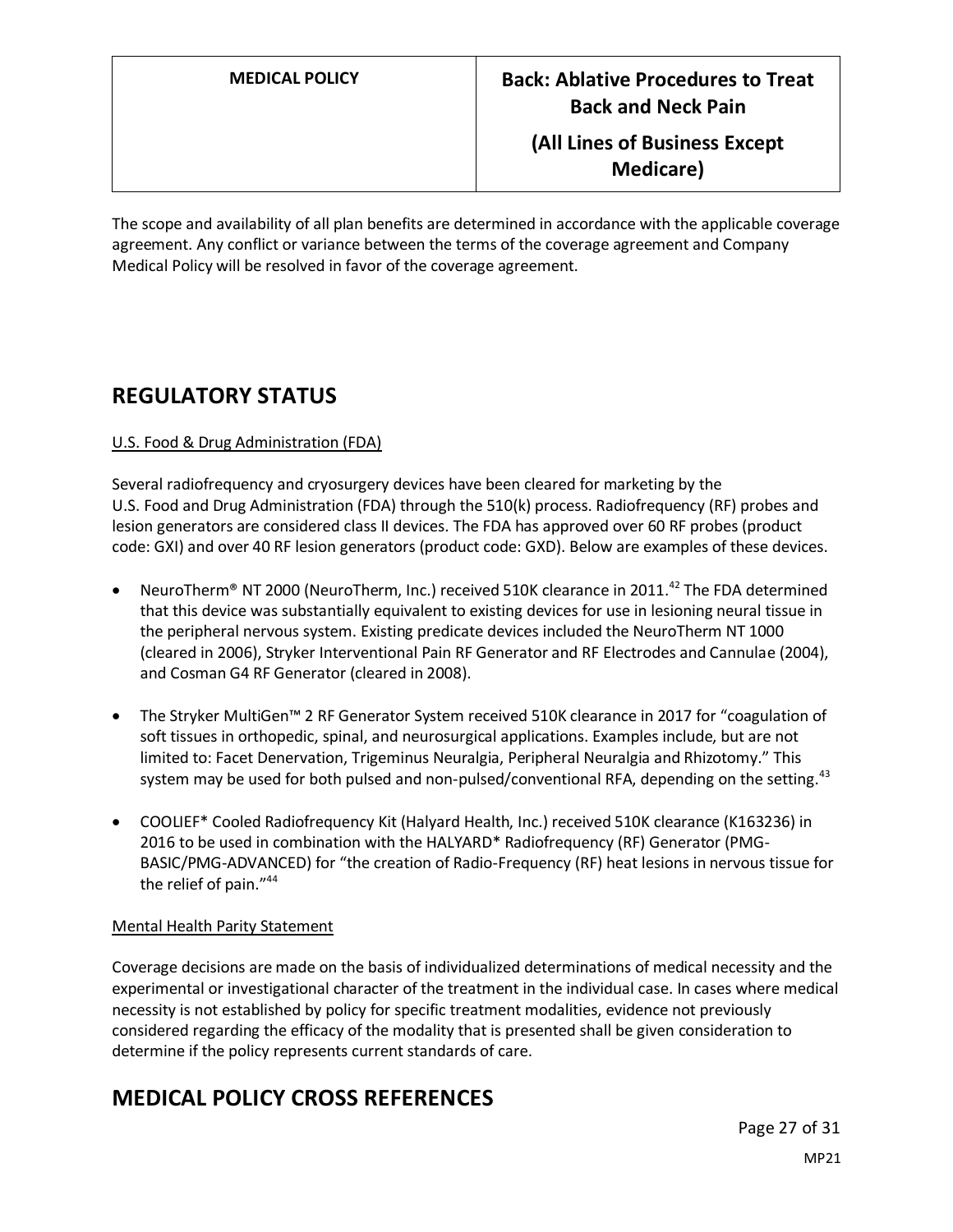- Back: Facet Joint Injections, Medial Branch Blocks, and Facet Joint Radiofrequency Neurotomy (Medicare Only)
- Intraoperative Monitoring (All Lines of Business Except Medicare)
- Knee: Ablative Procedures of Peripheral Nerves to Treat Knee Pain
- Occipital Nerve Stimulation (All Lines of Business Except Medicare)

# **REFERENCES**

- 1. Edemekong PF BD, Sukumaran S, et al.,. Activities of Daily Living (ADLs). [https://www.ncbi.nlm.nih.gov/books/NBK470404/.](https://www.ncbi.nlm.nih.gov/books/NBK470404/) Published 2020. Accessed 10/22/2021.
- 2. Engel A, Rappard G, King W, Kennedy DJ, Standards Division of the International Spine Intervention S. The Effectiveness and Risks of Fluoroscopically-Guided Cervical Medial Branch Thermal Radiofrequency Neurotomy: A Systematic Review with Comprehensive Analysis of the Published Data. *Pain Med.* 2016;17(4):658- 669[.https://www.ncbi.nlm.nih.gov/pubmed/26359589.](https://www.ncbi.nlm.nih.gov/pubmed/26359589)
- 3. Tessitore E, Molliqaj G, Schatlo B, Schaller K. Clinical evaluation and surgical decision making for patients with lumbar discogenic pain and facet syndrome. *Eur J Radiol.* 2015;84(5):765- 770[.https://www.ncbi.nlm.nih.gov/pubmed/24801263.](https://www.ncbi.nlm.nih.gov/pubmed/24801263)
- 4. Joo YC, Park JY, Kim KH. Comparison of alcohol ablation with repeated thermal radiofrequency ablation in medial branch neurotomy for the treatment of recurrent thoracolumbar facet joint pain. *J Anesth.* 2013;27(3):390-395[.https://www.ncbi.nlm.nih.gov/pubmed/23192698.](https://www.ncbi.nlm.nih.gov/pubmed/23192698)
- 5. Chua NH, Vissers KC, Sluijter ME. Pulsed radiofrequency treatment in interventional pain management: mechanisms and potential indications-a review. *Acta Neurochir (Wien).*  2011;153(4):763-77[1.https://www.ncbi.nlm.nih.gov/pubmed/21116663.](https://www.ncbi.nlm.nih.gov/pubmed/21116663)
- 6. Van Zundert J, Patijn J, Kessels A, Lame I, van Suijlekom H, van Kleef M. Pulsed radiofrequency adjacent to the cervical dorsal root ganglion in chronic cervical radicular pain: a double blind sham controlled randomized clinical trial. *Pain.* 2007;127(1-2):173- 182[.https://www.ncbi.nlm.nih.gov/pubmed/17055165.](https://www.ncbi.nlm.nih.gov/pubmed/17055165)
- 7. Simopoulos TT, Kraemer J, Nagda JV, Aner M, Bajwa ZH. Response to pulsed and continuous radiofrequency lesioning of the dorsal root ganglion and segmental nerves in patients with chronic lumbar radicular pain. *Pain Physician.* 2008;11(2):137- 144[.https://www.ncbi.nlm.nih.gov/pubmed/18354708.](https://www.ncbi.nlm.nih.gov/pubmed/18354708)
- 8. Pope JE, Deer TR, Kramer J. A systematic review: current and future directions of dorsal root ganglion therapeutics to treat chronic pain. *Pain Med.* 2013;14(10):1477- 1496[.https://www.ncbi.nlm.nih.gov/pubmed/23802747.](https://www.ncbi.nlm.nih.gov/pubmed/23802747)
- 9. Maas ET, Ostelo RW, Niemisto L, et al. Radiofrequency denervation for chronic low back pain. *Cochrane Database Syst Rev.*  2015(10):CD008572[.https://www.ncbi.nlm.nih.gov/pubmed/26495910.](https://www.ncbi.nlm.nih.gov/pubmed/26495910)
- 10. Facchini G, Spinnato P, Guglielmi G, Albisinni U, Bazzocchi A. A comprehensive review of pulsed radiofrequency in the treatment of pain associated with different spinal conditions. *Br J Radiol.*  2017;90(1073):2015040[6.https://www.ncbi.nlm.nih.gov/pubmed/28186832.](https://www.ncbi.nlm.nih.gov/pubmed/28186832)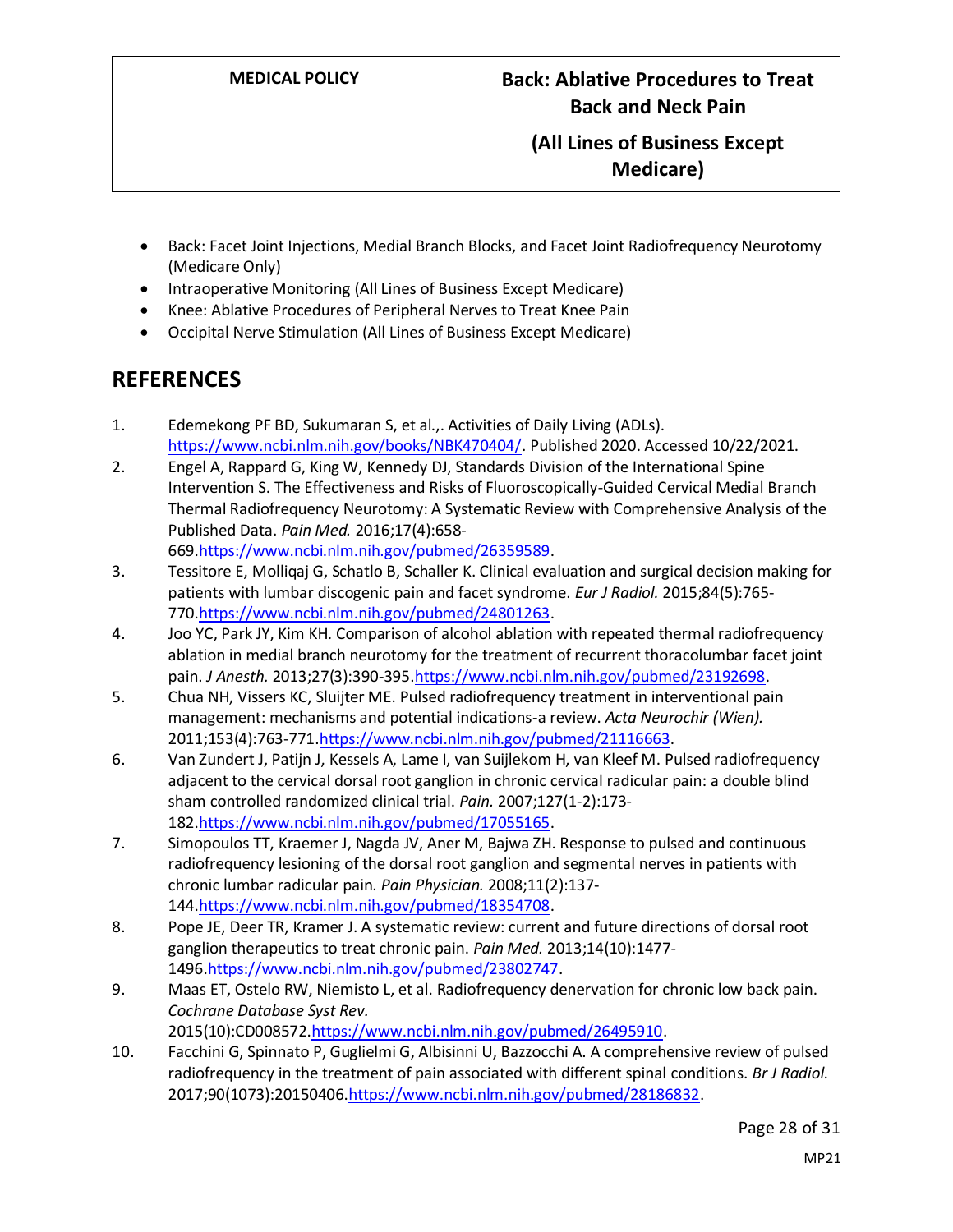- 11. Kwak SG, Lee DG, Chang MC. Effectiveness of pulsed radiofrequency treatment on cervical radicular pain: A meta-analysis. *Medicine (Baltimore).*  2018;97(31):e11761[.https://www.ncbi.nlm.nih.gov/pubmed/30075599.](https://www.ncbi.nlm.nih.gov/pubmed/30075599)
- 12. Fujii H, Kosogabe Y, Kajiki H. [Long-term effects of pulsed radiofrequency on the dorsal root ganglion and segmental nerve roots for lumbosacral radicular pain: a prospective controlled randomized trial with nerve root block]. *Masui.* 2012;61(8):790- 793[.https://www.ncbi.nlm.nih.gov/pubmed/22991796.](https://www.ncbi.nlm.nih.gov/pubmed/22991796)
- 13. Koh W, Choi SS, Karm MH, et al. Treatment of chronic lumbosacral radicular pain using adjuvant pulsed radiofrequency: a randomized controlled study. *Pain Med.* 2015;16(3):432- 441[.https://www.ncbi.nlm.nih.gov/pubmed/25530347.](https://www.ncbi.nlm.nih.gov/pubmed/25530347)
- 14. Lee DG, Ahn SH, Lee J. Comparative Effectivenesses of Pulsed Radiofrequency and Transforaminal Steroid Injection for Radicular Pain due to Disc Herniation: a Prospective Randomized Trial. *J Korean Med Sci.* 2016;31(8):1324- 1330[.https://www.ncbi.nlm.nih.gov/pubmed/27478346.](https://www.ncbi.nlm.nih.gov/pubmed/27478346)
- 15. Gopal H, Mc Crory C. Coccygodynia treated by pulsed radio frequency treatment to the Ganglion of Impar: a case series. *J Back Musculoskelet Rehabil.* 2014;27(3):349- 354[.https://www.ncbi.nlm.nih.gov/pubmed/24561782.](https://www.ncbi.nlm.nih.gov/pubmed/24561782)
- 16. Hayes. Intracept Intraosseous Nerve Ablation System (Relievant Medsystems Inc.) for Treatment of Adults With Low Back Pain. Published 7/30/2021. [https://evidence.hayesinc.com/report/eer.intraceptlbp4481.](https://evidence.hayesinc.com/report/eer.intraceptlbp4481) Accessed 10/22/2021.
- 17. Fischgrund JS, Rhyne A, Franke J, et al. Intraosseous basivertebral nerve ablation for the treatment of chronic low back pain: a prospective randomized double-blind sham-controlled multi-center study. *Eur Spine J.* 2018;27(5):1146- 1156[.https://www.ncbi.nlm.nih.gov/pubmed/29423885.](https://www.ncbi.nlm.nih.gov/pubmed/29423885)
- 18. Becker S, Hadjipavlou A, Heggeness MH. Ablation of the basivertebral nerve for treatment of back pain: a clinical study. *Spine J.* 2017;17(2):218- 223[.https://www.ncbi.nlm.nih.gov/pubmed/27592808.](https://www.ncbi.nlm.nih.gov/pubmed/27592808)
- 19. Hayes. Health Technology Assessment. Radiofrequency Ablation for Sacroiliac Joint Denervation for Chronic Low Back Pain. Published: 06/30/2017. Annual Review: Aug 26, 2021. [https://evidence.hayesinc.com/report/dir.radiofrequency2116.](https://evidence.hayesinc.com/report/dir.radiofrequency2116) Accessed 10/22/2021.
- 20. Sun HH, Zhuang SY, Hong X, Xie XH, Zhu L, Wu XT. The efficacy and safety of using cooled radiofrequency in treating chronic sacroiliac joint pain: A PRISMA-compliant meta-analysis. *Medicine (Baltimore).* 2018;97(6):e9809[.https://www.ncbi.nlm.nih.gov/pubmed/29419679.](https://www.ncbi.nlm.nih.gov/pubmed/29419679)
- 21. Juch JNS, Maas ET, Ostelo R, et al. Effect of Radiofrequency Denervation on Pain Intensity Among Patients With Chronic Low Back Pain: The Mint Randomized Clinical Trials. *JAMA.*  2017;318(1):68-8[1.https://www.ncbi.nlm.nih.gov/pubmed/28672319.](https://www.ncbi.nlm.nih.gov/pubmed/28672319)
- 22. Tinnirello A, Barbieri S, Todeschini M, Marchesini M. Conventional (Simplicity III) and Cooled (SInergy) Radiofrequency for Sacroiliac Joint Denervation: One-Year Retrospective Study Comparing Two Devices. *Pain Med.* 2017;18(9):1731- 1744[.https://www.ncbi.nlm.nih.gov/pubmed/28340063.](https://www.ncbi.nlm.nih.gov/pubmed/28340063)
- 23. Hayes. Health Technology Assessment. Percutaneous Radiofrequency Ablation for Cervical and Thoracic Spinal Indications. Published: 11/03/2016. Annual Review: Mar 16, 2021. [https://evidence.hayesinc.com/report/dir.radi0008.](https://evidence.hayesinc.com/report/dir.radi0008) Accessed 10/22/2021.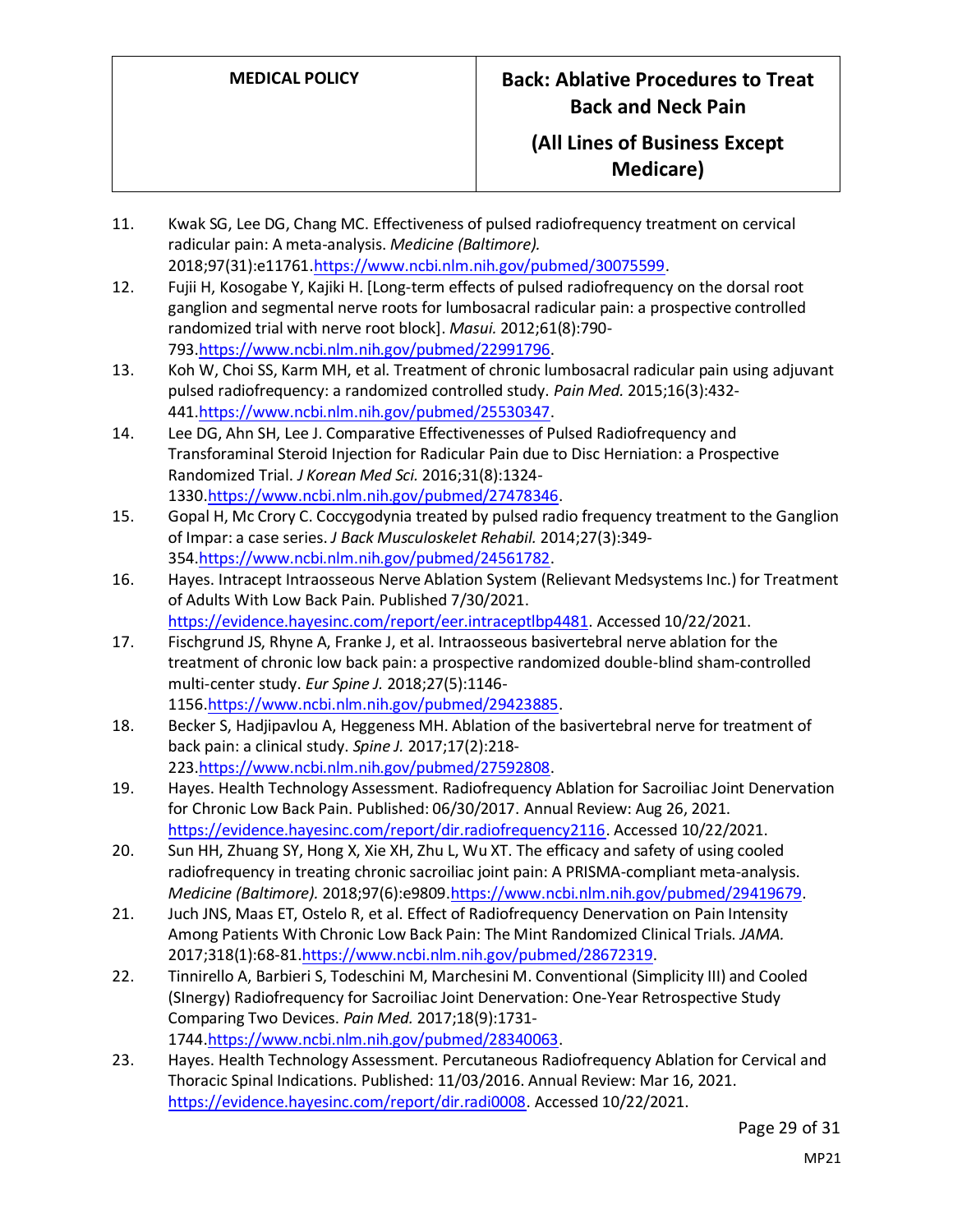- 24. Ko S, Chae S. Correlations Between the SF-36, the Oswestry-Disability Index and Rolland-Morris Disability Questionnaire in Patients Undergoing Lumbar Decompression According to Types of Spine Origin Pain. *Clinical spine surgery.* 2017;30(6):E804-e808
- 25. Hayes. Health Technology Assessment. Radiofrequency Ablation for Facet Joint Denervation for Chronic Low Back Pain. Published: 12/01/2016. Annual Review: Apr 23, 2021. [https://evidence.hayesinc.com/report/dir.radiolowback324#home.](https://evidence.hayesinc.com/report/dir.radiolowback324#home) Accessed 10/22/2021.
- 26. Gabel CP, Cuesta-Vargas A, Qian M, et al. The Oswestry Disability Index, confirmatory factor analysis in a sample of 35,263 verifies a one-factor structure but practicality issues remain. *Eur Spine J.* 2017;26(8):2007-2013
- 27. Arsanious D, Gage E, Koning J, et al. Pulsed Dose Radiofrequency Before Ablation of Medial Branch of the Lumbar Dorsal Ramus for Zygapophyseal Joint Pain Reduces Post-procedural Pain. *Pain Physician.* 2016;19(7):477-484[.https://www.ncbi.nlm.nih.gov/pubmed/27676664.](https://www.ncbi.nlm.nih.gov/pubmed/27676664)
- 28. Jena BR, Paswan A, Singh Y, Loha S, Singh AP, Rastogi V. A comparative study of continuous versus pulsed radiofrequency discectomy for management of low backache: Prospective randomized, double-blind study. *Anesth Essays Res.* 2016;10(3):602- 606[.https://www.ncbi.nlm.nih.gov/pubmed/27746559.](https://www.ncbi.nlm.nih.gov/pubmed/27746559)
- 29. Wang F, Zhou Q, Xiao L, et al. A Randomized Comparative Study of Pulsed Radiofrequency Treatment With or Without Selective Nerve Root Block for Chronic Cervical Radicular Pain. *Pain Pract.* 2017;17(5):589-595[.https://www.ncbi.nlm.nih.gov/pubmed/27739217.](https://www.ncbi.nlm.nih.gov/pubmed/27739217)
- 30. Chang MC, Cho YW, Ahn SH. Comparison between bipolar pulsed radiofrequency and monopolar pulsed radiofrequency in chronic lumbosacral radicular pain: A randomized controlled trial. *Medicine (Baltimore).*  2017;96(9):e6236[.https://www.ncbi.nlm.nih.gov/pubmed/28248888.](https://www.ncbi.nlm.nih.gov/pubmed/28248888)
- 31. Do KH, Ahn SH, Cho YW, Chang MC. Comparison of intra-articular lumbar facet joint pulsed radiofrequency and intra-articular lumbar facet joint corticosteroid injection for management of lumbar facet joint pain: A randomized controlled trial. *Medicine (Baltimore).*  2017;96(13):e652[4.https://www.ncbi.nlm.nih.gov/pubmed/28353611.](https://www.ncbi.nlm.nih.gov/pubmed/28353611)
- 32. Leggett LE, Soril LJ, Lorenzetti DL, et al. Radiofrequency ablation for chronic low back pain: a systematic review of randomized controlled trials. *Pain Res Manag.* 2014;19(5):e146- 153[.https://www.ncbi.nlm.nih.gov/pubmed/25068973.](https://www.ncbi.nlm.nih.gov/pubmed/25068973)
- 33. Vanti C, Ferrari S, Villafane JH, Berjano P, Monticone M. Responsiveness and minimum important change of the Oswestry Disability Index in Italian subjects with symptomatic lumbar spondylolisthesis. *Journal of orthopaedics and traumatology : official journal of the Italian Society of Orthopaedics and Traumatology.* 2017;18(2):145-150
- 34. Birkenmaier C, Veihelmann A, Trouillier H, et al. Percutaneous cryodenervation of lumbar facet joints: a prospective clinical trial. *Int Orthop.* 2007;31(4):525- 530[.https://www.ncbi.nlm.nih.gov/pubmed/16927087.](https://www.ncbi.nlm.nih.gov/pubmed/16927087)
- 35. Barlocher CB, Krauss JK, Seiler RW. Kryorhizotomy: an alternative technique for lumbar medial branch rhizotomy in lumbar facet syndrome. *J Neurosurg.* 2003;98(1 Suppl):14- 20[.https://www.ncbi.nlm.nih.gov/pubmed/12546383.](https://www.ncbi.nlm.nih.gov/pubmed/12546383)
- 36. Staender M, Maerz U, Tonn JC, Steude U. Computerized tomography-guided kryorhizotomy in 76 patients with lumbar facet joint syndrome. *J Neurosurg Spine.* 2005;3(6):444- 449[.https://www.ncbi.nlm.nih.gov/pubmed/16381206.](https://www.ncbi.nlm.nih.gov/pubmed/16381206)